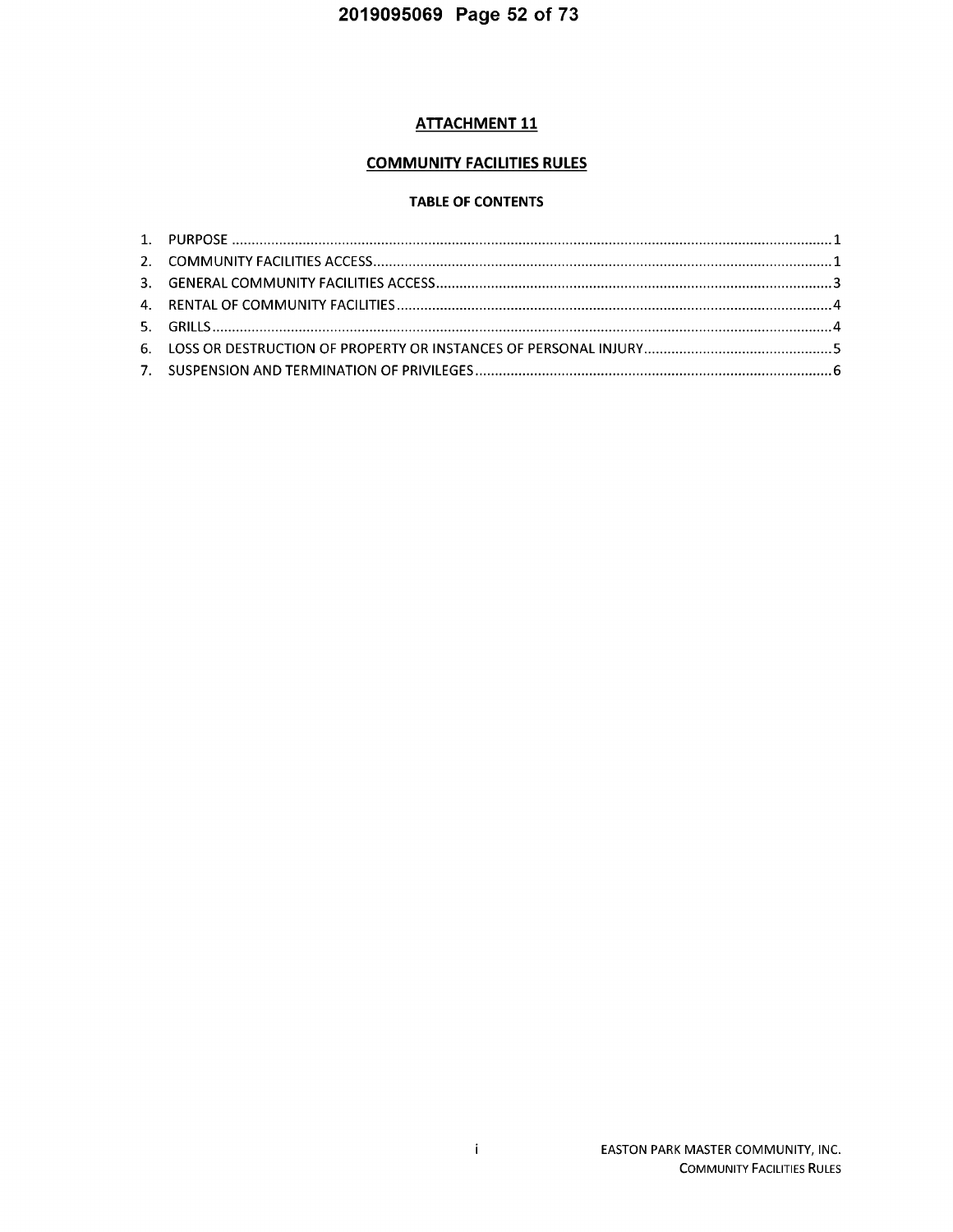### COMMUNITY FACILITIES RULES

Terms used but not defined in these Rules will have the meaning subscribed to such terms in that certain Easton Park Amended and Restated Master Covenant, recorded as Document No. 2016027307, in the Official Public Records of Travis County, Texas, as the same may be amended from time to time (the "Master Covenant").

### ARTICLE 1 PURPOSE

The purpose of these Rules is to define the policies, procedures and rules for use of facilities managed by the Easton Park Master Community, Inc., a Texas nonprofit corporation (these "Community Facilities Rules"). These Community Facilities Rules are designed to ensure all Easton Park community facilities (the "Community Facilities") are fun, safe, and sanitary areas for the enjoyment of Owners, Occupants and their guests, and Homebuilders. The Board is responsible for adopting all Rules related to the Community Facilities. The Board reserves the right to modify or amend these Community Facilities Rules at any time. The Association, Management Staff (as defined below) and Board retain the right to enforce the Community Facilities Rules. Any questions as to the meaning of any part of these Community Facilities Rules, including any attached addendums and policies, shall be submitted to the Manager, including its employees and agents (collectively, the "Management Staff").

### ARTICLE 2 COMMUNITY FACILITIES ACCESS

2.1. **Owner Access Rights**. Only Owners in "Good Standing" with the Association will be granted access rights to the Community Facilities. As used herein, "Good Standing" shall be defined as meeting each of the following requirements:

(i) All Assessments, fees and/or fines posted to an Owner's account are current;

(ii) An Owner's Lot or Condominium Unit is in compliance and free of violations as determined by the Association, in its sole discretion; and

(iii) An Owner does not have current or pending litigation with the Association.

An Owner in Good Standing who leases their Lot or Condominium Unit may assign their access rights to the Community Facilities to their designated tenant ("Tenant"). An Owner may not hold access rights to the Community Facilities during the same time period in which such access rights are assigned to a Tenant.

2.2. Tenant Access Rights. If the Owner of a leased Lot or Condominium Unit is not currently in Good Standing, the Tenant's access rights to Community Facilities may be suspended or terminated as set forth in Article 7 of these Community Facilities Rules. A Tenant, who acquires Resident Identification as defined in Section 2.5 of these Community Facility Rules, shall be entitled to the same access rights to the Community Facilities as an Owner.

2.3. Guests Access Rights. All guests must be accompanied by an Owner or Tenant in order to use the Community Facilities. A guest who is an immediate family member of an Owner or Tenant and who does not live in the Easton Park community, does not need to be accompanied by an Owner or Tenant if written notification was provided to the Management Staff at least forty-eight (48) hours in advance noting the time period of the stay, that the family member resides outside of the Easton Park community, and the full name and contact information for the family member. No more than five (5) guests per household on a Lot or Condominium Unit are allowed to use the Community Facilities at one time, unless otherwise approved by the Board. All Owners or Tenants utilizing nannies or babysitters shall notify the Management Staff prior to usage of the Community Facilities with a Resident Identification as defined in Section 2.5 of these Community Facility Rules. Notwithstanding the foregoing, Declarant shall be permitted to provide guest access from time to time, in its sole and absolute discretion.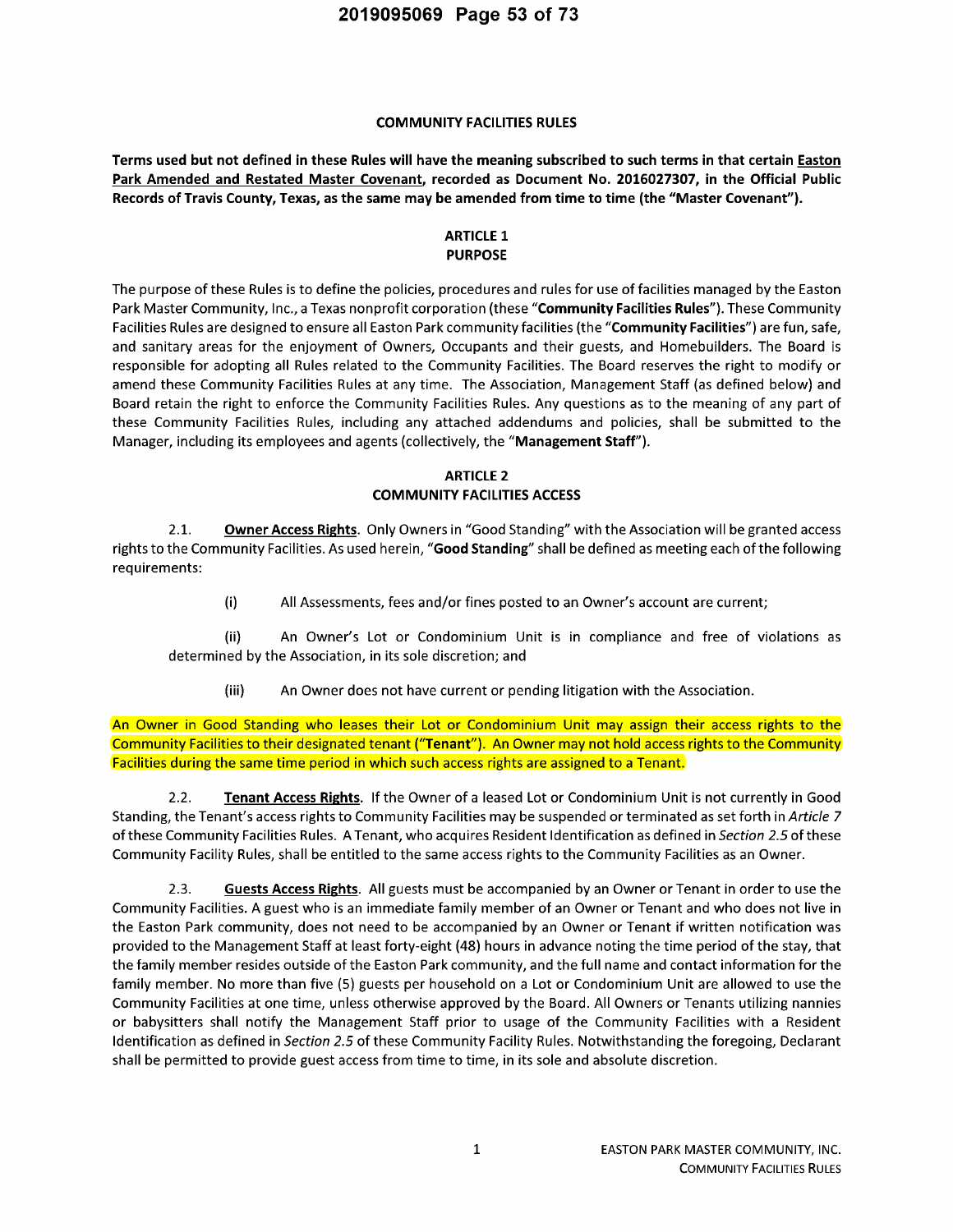# 2019095069 Page 54 of 73

 $2.4.$ Homebuilders' Access Rights. Homebuilders are entitled to receive access rights to the Community Facilities based on the number of Lots and/or Condominium Units owned within the Easton Park community as of January 1<sup>st</sup> of each calendar year.

#### **Resident Identifications and Daily Passes.**  $2.5.$

 $2.5.1.$ Issuance.

 $(i)$ Electronic identification cards, fobs, or other forms of identification (the "Resident Identifications") shall be issued by the Association. Two (2) Resident Identifications will be issued to Owners and Tenants for each Lot or Condominium Unit. Homebuilders may be issued five (5) Resident Identifications annually for each set of one hundred (100) Lots or Condominium Units owned within the Easton Park community. Additionally, Homebuilders may be issued one (1) daily pass at the cost of \$100 each to provide to potential buyers for use within the Easton Park community. Homebuilders may transfer daily passes without further approval from the Management Staff.

 $(ii)$ Prior to receiving Resident Identifications, the following requirements shall apply:

 $(a)$ Owners and Tenants. Owners and any Tenants shall provide to the Management Staff proof of residency or tenancy and submit a completed Community Facilities Registration Form and Usage Release Agreement attached hereto as Attachment 11A. Any Tenants shall also provide a copy of their current lease agreement and must have the Community Facilities Registration Form and Usage Release Agreement countersigned by the Owner of the Lot or Condominium Unit. Tenants must provide to the Management Staff a new Community Facilities Registration Form and Usage Release Agreement and current lease agreement at the end of each lease term.

 $(b)$ Homebuilders. Homebuilders shall provide to the Management Staff the names of the specific persons who will have access rights to the Community Facilities and submit a completed Community Facilities Registration Form and Usage Release Agreement.

#### $2.5.2.$ Purchase of Additional Resident Identifications.

A maximum of two (2) additional Resident Identifications can be purchased by  $(i)$ Owners and Tenants for additional persons who provide proof of residency or tenancy within the same Lot or Condominium Unit. Acceptable forms of identification for proving residency or tenancy will be determined by Management Staff and outlined on the Association's website. The fees for additional or replacement Resident Identifications will be outlined on the Association's website. Homebuilders may purchase additional daily passes as outlined on the Association's website.

 $(ii)$ Requests by Owners and Tenants to purchase more than four (4) Resident Identifications per Lot or Condominium Unit must be delivered in writing, along with proof of residency or tenancy for all persons, to the Management Staff for review. The Association, in its sole discretion, reserves the right to deny issuing more than four (4) Resident Identifications per Lot or Condominium Unit.

 $2.5.3.$ Use. Declarant, Homebuilders, Owners, Tenants and their guests must have their assigned Resident Identification or daily pass upon entering and throughout use of the Community Facilities, and may be required by Management Staff to present their Resident Identification or daily pass.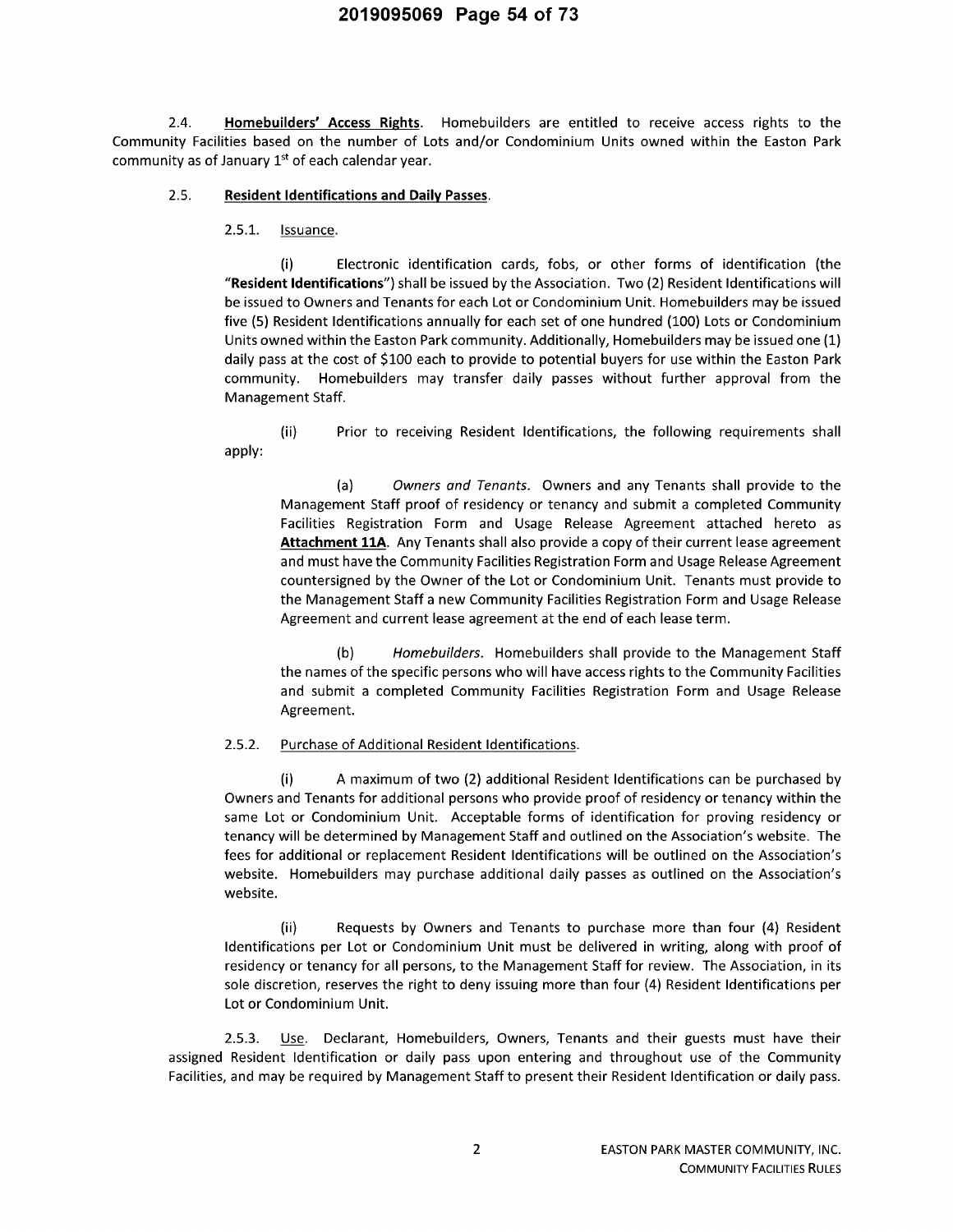## Unauthorized use of a Resident Identification or daily pass can lead to the suspension of access rights to the Community Facilities.

Lost or Stolen. All lost or stolen Resident Identifications or daily passes should be reported  $2.5.4.$ immediately to Management Staff. Otherwise, any activities associated with use of the Resident Identification or daily pass will remain the responsibility of the assigned Owner, Tenant or Homebuilder.

## **ARTICLE 3 GENERAL COMMUNITY FACILITIES RULES**

 $3.1.$ Conduct. All Owners, Tenants, Homebuilders and their guests using the Community Facilities are expected to conduct themselves in a responsible, courteous, and safe manner, and shall refrain from improper or disruptive conduct toward other Owners, Tenants and their guests, Homebuilders, Management Staff and the Board, in compliance with these Community Facilities Rules.

Hours. The Community Facilities are available for use during normal operating hours to be  $3.2.$ established and/or posted by the Association and/or Management Staff. Normal operating hours for all Community Facilities can be found on the Association's website. The Association and/or Management Staff may modify normal operating hours as needed without notice. The Association and/or Management Staff shall have the ability to close any portion of the Community Facilities in its entirety, for any necessary health or safety precautions (i.e. thunderstorms, fecal accidents, etc.).

Children. Children younger than the ages listed below must be accompanied by an adult eighteen  $3.3.$ (18) years of age or older while utilizing the Community Facilities, unless specifically stated elsewhere in these **Community Facility Rules.** 

> Age 8 - Playground, Green Spaces, Parks and Trail Systems Age 16 - Fitness Center Age 14 - Pool, Ponds, and The Union

 $3.4.$ Pets. Pets are not allowed in the pool and fitness center areas of the Community Facilities; provided, however, that leashed Service Animals are permitted in the fitness center areas. Every effort will be made to accommodate those with special needs. Please see the Management Staff for assistance or questions. Leashed pets are allowed in playgrounds, green spaces, parks and trail systems. Certain areas of the parks may be designated as "off leash" dog park areas, as further described in the Green Spaces, Parks, Trail Systems and Ponds Policy attached to this Policy Manual as Attachment 11D.

Vehicles. Vehicles must be parked in designated areas. The use of off-road motorcycles, all-terrain  $3.5.$ vehicles, mini-bikes or other similar recreational off-road vehicles shall not be permitted within the Easton Park community unless such use complies with Applicable Law. Except for authorized maintenance vehicles, motorized vehicles of any kind are not allowed on any trail system or sidewalk within the Easton Park community.

 $3.6.$ Service Areas. Only Management Staff are allowed in the service areas of the Community Facilities.

Trash and Debris. Owners, Tenants, Homebuilders and their guests are responsible for cleaning  $3.7.$ up all trash and other debris occasioned by their use. Trash and debris must be deposited in appropriate trash receptacles.

Fireworks. Fireworks of any kind are strictly prohibited within Easton Park, unless approved for  $3.8.$ an event in advance by the Board. If approved in advance by the Board, Owners or Tenants will be solely responsible for completing all necessary permitting and safety inspection requirements as dictated by Applicable Law.

Firearms. Pursuant to Section 30.06 and 30.07, Texas Penal Code, firearms are not permitted at 3.9. any Community Facility where posted.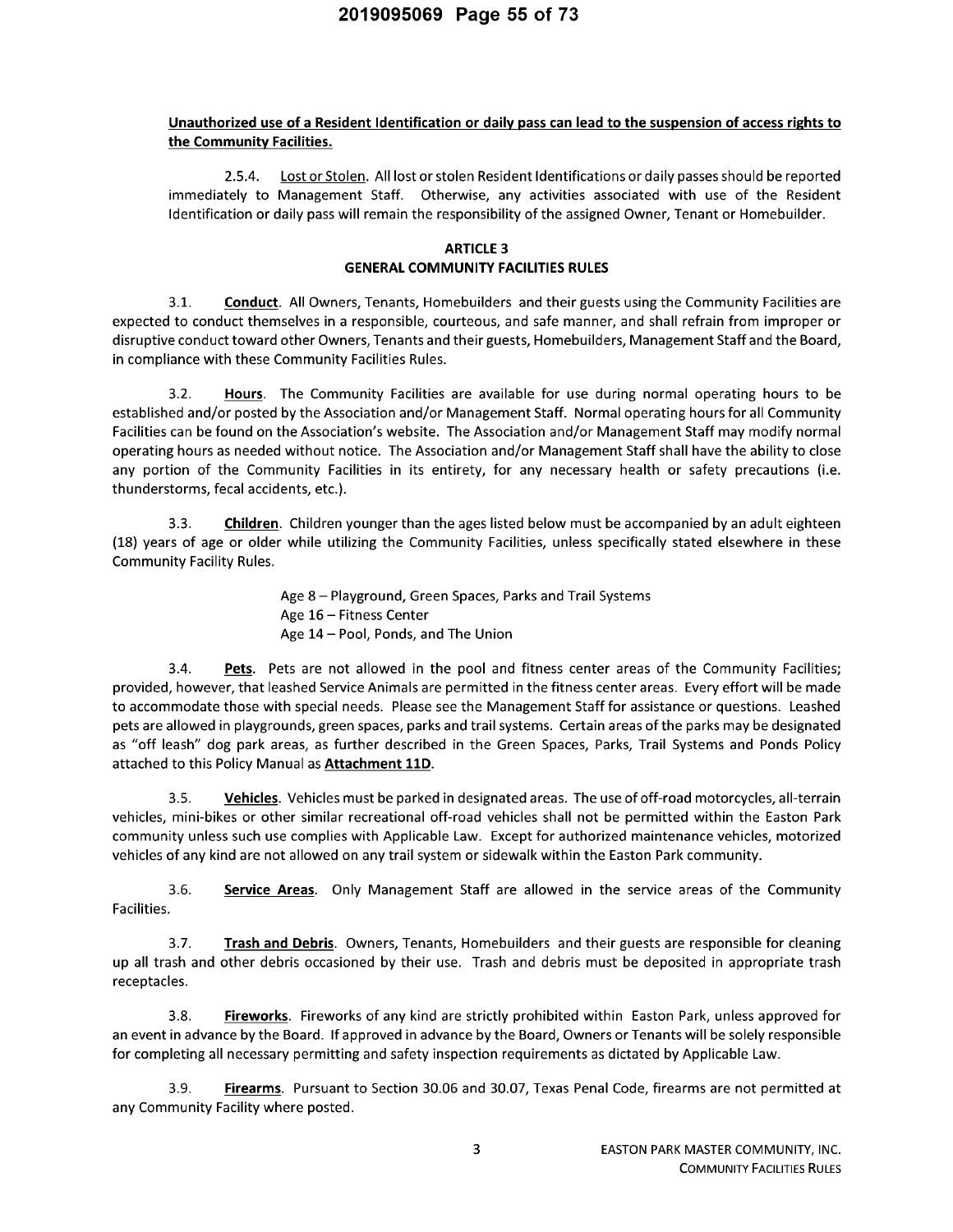Smoking. Smoking of any kind is prohibited at all Community Facilities and Common Areas,  $3.10.$ whether indoors or outdoors, including but not limited to recreation facilities, amenity buildings, swimming pools, parks, trail systems, walking paths, bike paths, gardens, landscaped areas, plazas and decks. This includes, but is not limited to, the use of cigarettes, cigars, hookah, pipes and vapor or electronic cigarettes, otherwise known as "e-cigarettes."

 $3.11.$ Public Intoxication. Public intoxication is strictly prohibited at all Community Facilities. The Association and/or Management Staff shall have the authority in their sole discretion to deny use of the Community Facilities to any person they deem to be intoxicated or conducts themselves in an unruly manner.

 $3.12.$ Loitering and Trespassing. Loitering is not permitted at or near any Community Facility at any time including, but not limited to, loitering or attempting to gain access to any Community Facility outside of normal operating hours. All trespassers will be reported to the local authorities.

 $3.13.$ Signs. No signs of any kind may be displayed on the Community Facilities or Common Area without prior written approval from the Easton Park Reviewer. For more information on Rules regarding signs within the Easton Park community, see the Master Covenant and any applicable Development Area Declaration.

Emergencies. FOR SERIOUS INJURY OR LIFE-THREATENING EMERGENCY ASSISTANCE, CALL 911.  $3.14.$ After contacting 911, if required, all emergencies and injuries must be reported to the office of the Management Staff.

Violation. Owners, Tenants, Homebuilders and their guests shall abide by and comply with  $3.15.$ Applicable Law and these Community Facilities Rules while present at or utilizing the Community Facilities and shall ensure that any minor or guest for whom they are responsible also complies with the same. Violation of these Community Facilities Rules and/or misuse or destruction of Community Facilities property, improvements or equipment may result in the suspension or termination of access rights to Community Facilities as determined by the Association, in its sole discretion. The Association may pursue further legal action and restitution in regards to destruction of Community Facilities property, improvements or equipment.

 $3.16.$ Amendment. The Board, in its sole discretion, reserves the right to amend, modify, or remove, in part or in its entirety, these Community Facilities Rules.

### **ARTICLE 4 RENTAL OF COMMUNITY FACILITIES**

 $4.1.$ **Community Programming.** The Association reserves the right to provide community programming, in its sole discretion. The Association has the authority to reserve any Community Facility that may or may not be generally available for private rental.

 $4.2.$ Private Rental. Community Facilities shall be used on a first-come, first-served basis. Certain Community Facilities may be rented for private use by Owners and Tenants with the approval of the Association.

### **ARTICLE 5 GRILLS**

Easton Park Community Grills. Only adults eighteen (18) years of age or older are permitted to  $5.1.$ use a community grill. Owners, Tenants and Homebuilders shall comply with the following when operating a community grill:

> $(i)$ Community grills shall not be left unattended at any time while in use;

Be courteous and share the community grill area if other Owners, Tenants or  $(ii)$ Homebuilders are waiting to use the community grill area;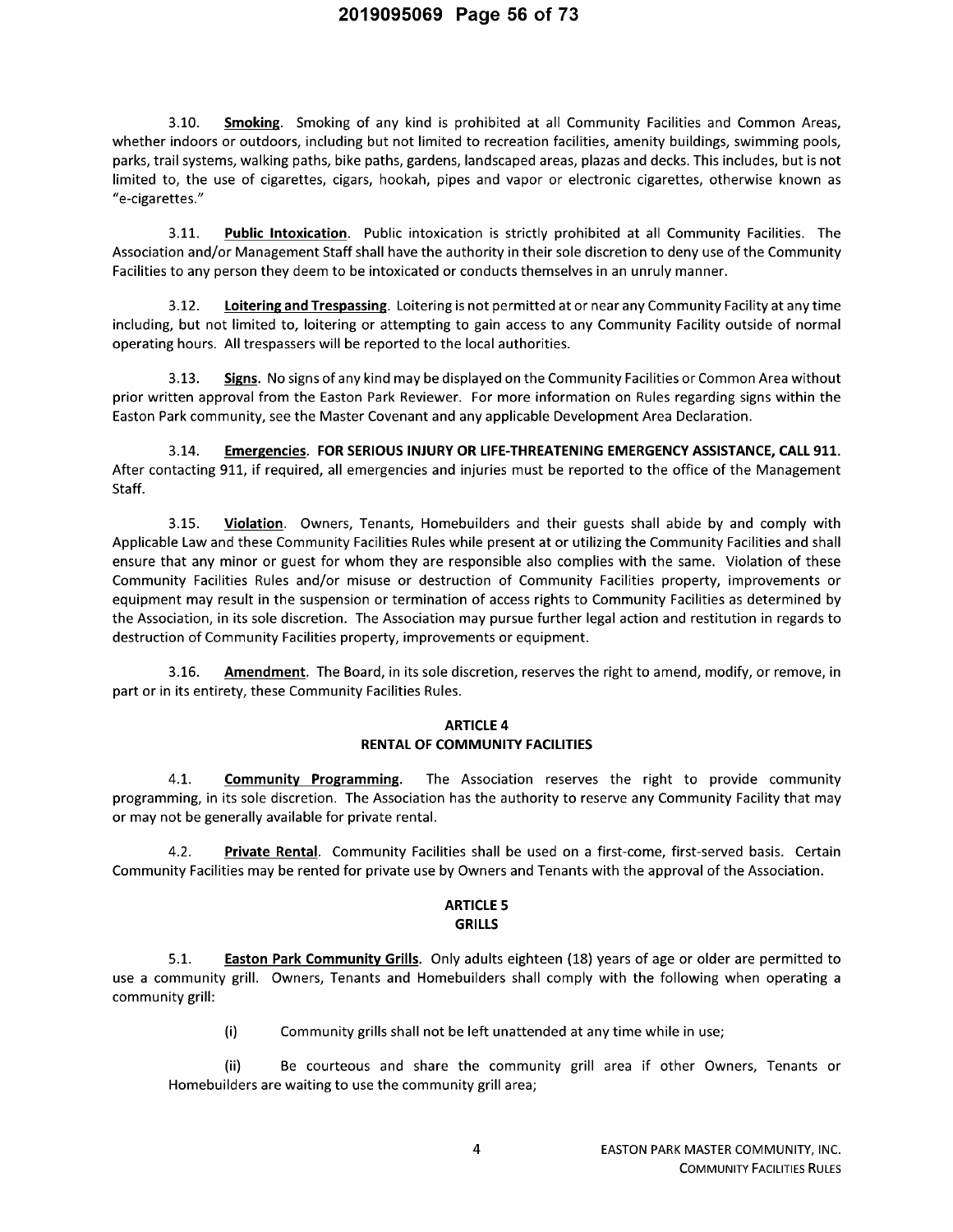$(iii)$ When finished grilling, be cognizant of other Owners, Tenants and Homebuilders that may be waiting to use the community grill area;

Clean up all trash and other debris occasioned by the use of the community grill area,  $(iv)$ deposit all trash and debris in appropriate trash receptacles, and clean the grill(s), counter space(s) and picnic table(s). Grill and counter cleaners are located in the cabinets underneath the community grills; and

Fees may be incurred for failure to return any items loaned by the Association within  $(v)$ twenty-four (24) hours following rental or for failure to clean grill or counter space after use.

 $5.2.$ Private Grills. Private grills of any kind are not permitted within the Community Facilities or Common Areas unless for an Association event.

### **ARTICLE 6 LOSS OR DESTRUCTION OF PROPERTY** OR INSTANCES OF PERSONAL INJURY

Owners, Tenants and Homebuilders, as a condition of invitation to the premises of the Community Facilities, shall assume the sole responsibility for their personal property.

The Association and its contractors shall not be responsible for the loss or damage to any private property used or stored on the premises of the Community Facilities, whether in lockers or elsewhere.

No Owner, Tenant or Homebuilder shall remove from the Community Facilities, any property or furniture belonging to the Association or its contractors without proper authorization.

Owners, Tenants, and Homebuilders shall be liable for any property damage and/or personal injury at the Community Facilities, or at any activity or function operated, organized, arranged or sponsored by the Association or its contractors, caused by the Owner, Tenant, Homebuilder, his/her family member or his/her guests.

The Association reserves the right to pursue any and all legal actions and equitable measures necessary to remedy any losses due to property damage or personal injury.

ANY OWNER, TENANT AND THEIR GUESTS, HOMEBUILDER, OR OTHER PERSON WHO, IN ANY MANNER, MAKES USE OF, ACCESSES, ENTERS, OR ACCEPTS THE USE OF ANY APPARATUS, APPLIANCE, FACILITY, PRIVILEGE OR SERVICE WHATSOEVER OWNED, LEASED OR OPERATED BY THE ASSOCIATION OR ITS CONTRACTORS, OR WHO ENGAGES IN ANY CONTEST, GAME, FUNCTION, EXERCISE, COMPETITION OR OTHER ACTIVITY OPERATED, ORGANIZED, ARRANGED OR SPONSORED BY THE ASSOCIATION, EITHER ON OR OFF THE COMMUNITY FACILITIES' PREMISES, SHALL DO SO AT HIS OR HER OWN RISK, AND SHALL HOLD THE ASSOCIATION, THE BOARD, THE MANAGEMENT STAFF, AND THEIR RESPECTIVE EMPLOYEES, REPRESENTATIVES, AND AGENTS, HARMLESS FOR ANY AND ALL LOSS, COST, CLAIM, INJURY DAMAGE OR LIABILITY SUSTAINED OR INCURRED BY HIM OR HER, RESULTING THEREFROM AND/OR FROM ANY ACT OF OMISSION OF THE ASSOCIATION, THE BOARD, THE MANAGEMENT STAFF, AND THEIR RESPECTIVE EMPLOYEES, REPRESENTATIVES, AND AGENTS.

Any Owner, Tenant or Homebuilder shall have, owe, and perform the same obligation to the Association, the Board, the Management Staff, and their respective employees, representatives, and agents hereunder in respect to any loss, cost, claim, injury, damage or liability sustained or incurred by any guest or family member of such Owner or Tenant or Homebuilder.

Should any party bound by these Community Facilities Rules file a lawsuit or arbitration action against the Declarant, the Association, the Board or the Management Staff, agents or employees of the Association, any Community Facilities operator or its officers, employees, representatives, contractors or agents (in such case, the "Defending Parties") in connection with: (1) any event operated, organized, arranged or sponsored by the Association; (2) any claim or matter in connection with any event operated, organized, arranged or sponsored by the Association; or (3) any claim arising out the use of any Community Facilities; and such party fails to obtain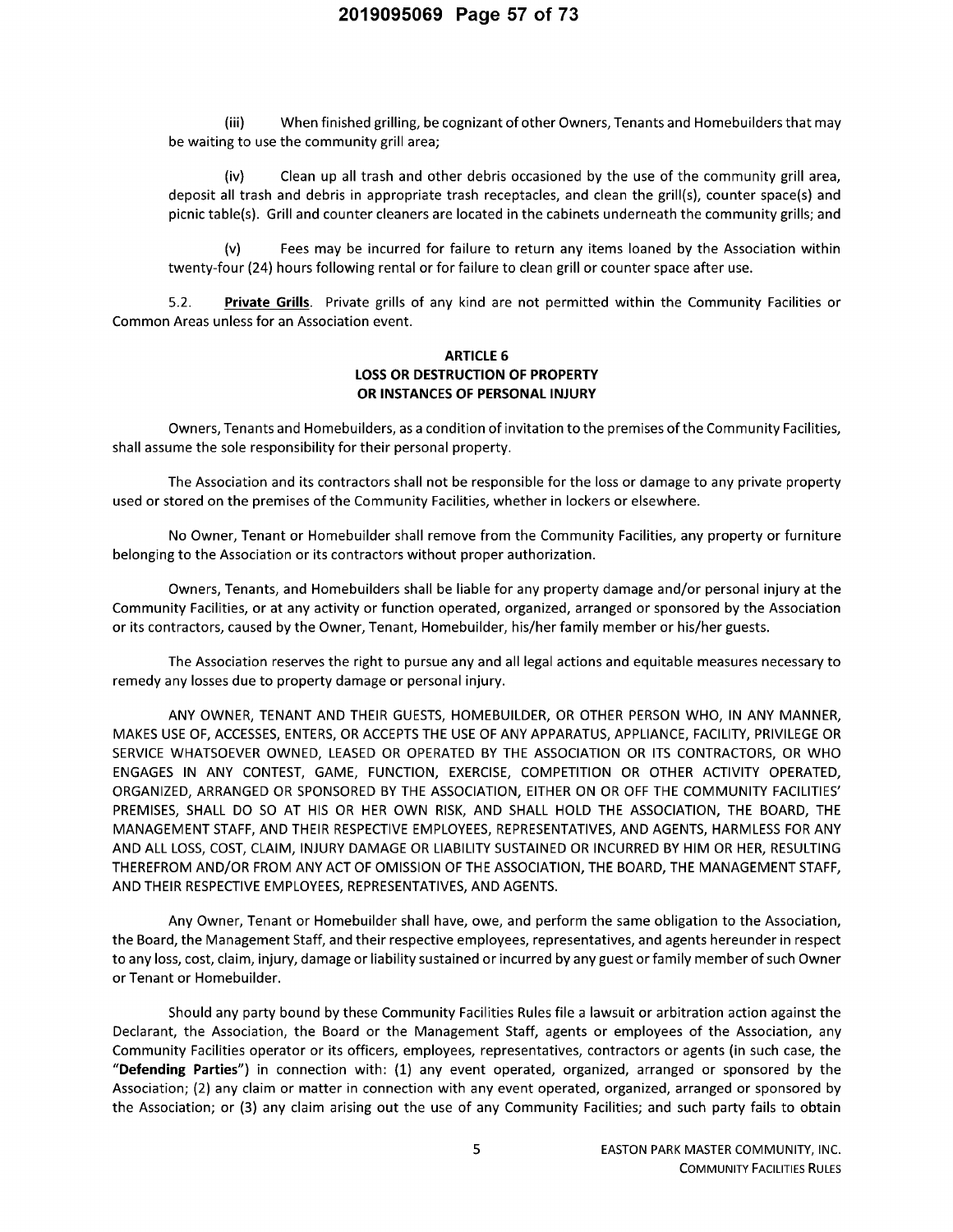judgment therein against the Defending Parties, such party shall be liable to the Defending Parties for all costs of court and attorney's fees incurred by it in the defense of such suit (including court costs and attorney's fees through all appellate proceedings, if so permitted). This unilateral fee provision does not create or establish a right to recover costs of court and attorney's fees against any Defending Party.

### **ARTICLE 7**

# SUSPENSION AND TERMINATION OF PRIVILEGES

### $7.1.$ **Adult Privileges.**

 $(i)$ Privileges at the Community Facilities shall be subject to suspension or termination if an adult Owner, Tenant or their guest, or Homebuilder:

 $(a)$ Submits false information on the Community Facilities Registration Form and Usage Release Agreement or written notification regarding guests;

 $(b)$ Permits unauthorized use of a Resident Identification or guest pass;

 $(c)$ Exhibits unsatisfactory behavior, as determined by the Association and/or Management Staff, in its sole discretion;

 $(d)$ Fails to abide by these Community Facilities Rules; or

 $(e)$ Treats the personnel or employees of the Association and/or Management Staff in an unreasonable or abusive manner, and/or engages in conduct that is improper or likely to endanger the welfare, safety, or reputation of the Association and/or Management Staff. Examples include, but are not limited to, the use of profanity, verbal and physical assault, or the threat of verbal or physical assault.

 $(ii)$ The Association and/or Management Staff may at any time restrict or suspend any access rights to any or all the Community Facilities when such action is necessary to: (a) protect the health, safety, and welfare of other Owners, Tenants and their guests, and Homebuilders; (b) to prevent unauthorized use of the Community Facilities; or (c) to protect the Community Facilities from damage.

 $(iii)$ The Association shall follow the process below in regards to suspension or termination of an adult Owner, Tenant or their guest, or Homebuilder's access rights to Community Facilities:

First Offense. Unless such violation is egregious, as determined in the sole and  $(a)$ absolute discretion of the Board, a first offense violation will result in written notice and explanation of the violation being given to the adult Owner, Tenant or their guest, or Homebuilder with a copy of such notice being filed in the Management Staff's office.

 $(b)$ Second Offense. Unless such violation is egregious, as determined in the sole and absolute discretion of the Board, a second offense violation will result in an automatic suspension of all access rights to the Community Facilities for thirty (30) days. Written notice and explanation will be given to the adult Owner, Tenant or their guest, or Homebuilder and a copy of such notice will be filed in the Management Staff's office.

 $(c)$ Third Offense. Unless such violation is egregious, as determined in the sole and absolute discretion of the Board, a third offense violation will result in a suspension of all of the adult Owner, Tenant or their guest, or Homebuilder's access rights to the Community Facilities until the next Board meeting. At the Board meeting, a record of all previous offenses will be presented to the Board for recommendation of termination of Community Facilities access rights for one (1) calendar year (or shorter amount of time at the Board's discretion). Written notice will be given to the adult Owner, Tenant or their guest, or Homebuilder, as to the Board's decision.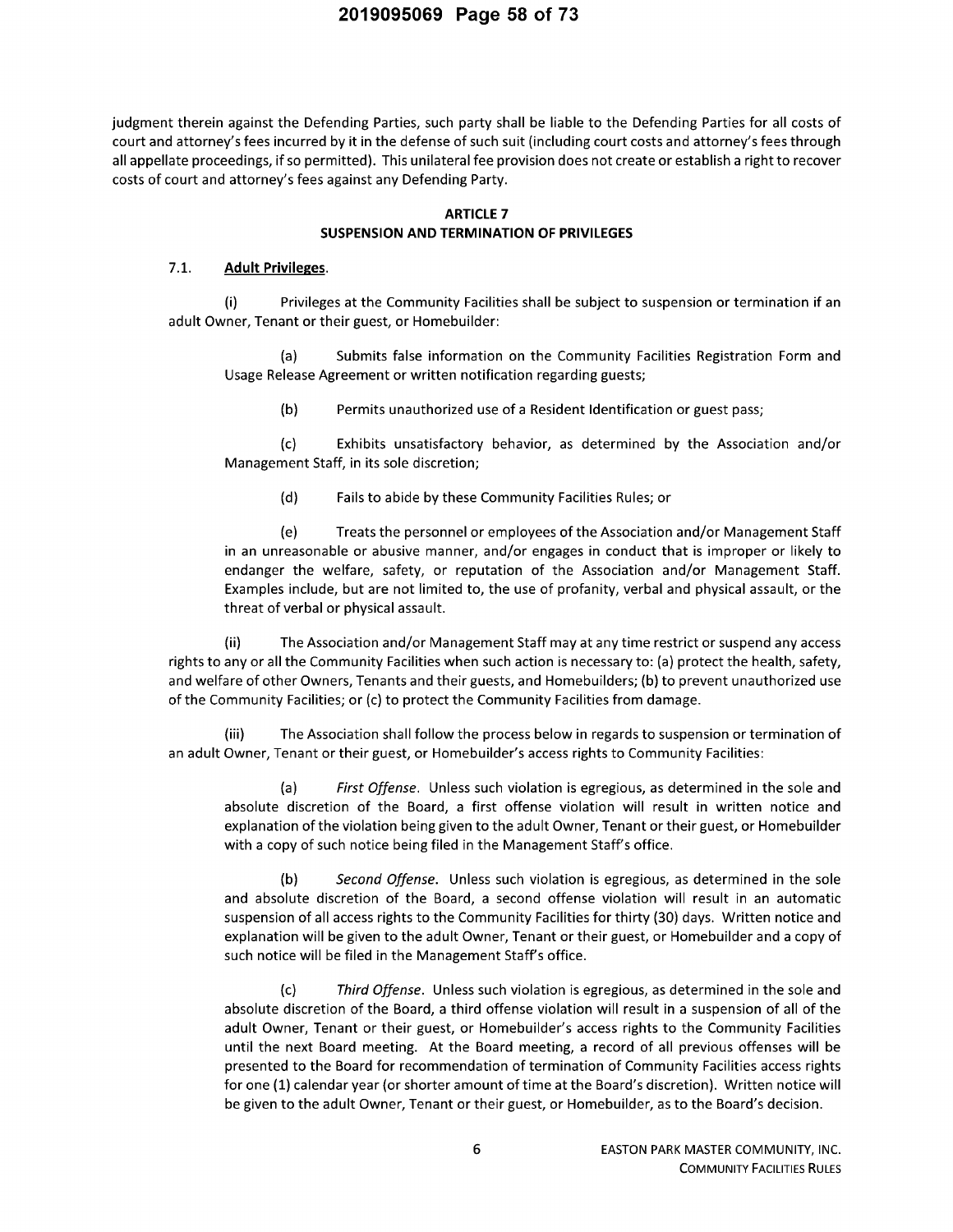## 7.2. **Minor Privileges.**

(i) At the discretion of the Association and/or Management Staff, minors *(children under the age of eighteen {18))* who violate these Community Facilities Rules may be expelled from the Community Facilities for up to one (1) month. Upon such expulsion, a written report shall be prepared detailing the name of the minor, the prohibited act committed, and the date in which the act took place. The written report will be mailed to the minor's parental guardian at the address on file and will be kept on file at the Management Staff's office.

(ii) Any minor who is expelled from the Community Facilities three (3) times in a one (1) year period, shall be expelled from the Community Facilities for one (1) calendar year from the date of the third offense.

## 7.3. **Immediate Suspension and Removal.**

(i) The Association and/or Management Staff have the exclusive right, authority, and discretion to immediately suspend and remove any Owner, Tenant or their guest, or Homebuilder, for a period of no less than seven (7) days for the use of, but not limited to:

(a) Profanity;

(b) Harm or threat of harm to the Association and/or Management Staff, Community Facilities, Owners, Tenants or their guests, and Homebuilders; or

(c) Failure to follow direction by the Association and/or Management Staff on the Community Facilities or Common Area.

(ii) An incident report will be generated, and a copy of such incident report will be filed in the Management Staff's office. Upon issuance of an immediate suspension and removal, should the Owner, Tenant or their guest, or a Homebuilder, continue to act or perform in an inappropriate manner or behavior, said Owner, Tenant or their guest, or Homebuilder, shall forfeit all access rights to the Community Facilities until the next Board meeting. Furthermore, the Association and/or Management Staff may recommend termination of the Owner, Tenant or their guest, or Homebuilder's, access rights to the Community Facilities for a period of six (6) months or greater.

(iii) Notwithstanding the foregoing, if at any time an Owner, Tenant or their guest, or Homebuilder, is arrested for an act committed, or allegedly committed, while on Community Facilities or Common Area, that Owner, Tenant or their guest, or Homebuilder, shall have all access rights to Community Facilities suspended until the next Board meeting. At the Board meeting, the Board will be presented with the information surrounding the arrest and a recommendation of termination of access rights to Community Facilities for up to one (1) calendar year (or shorter amount of time at the Board's discretion). Written notice will be given to the Owner, Tenant or their guest, or Homebuilder, as well as mailed to the address on file, as to the Board's decision.

(iv) Utilizing the Community Facilities during the suspension period, whether as an Owner, Tenant, guest, or Homebuilder, may result in a trespassing citation that may be issued by the Travis County Sheriff's Office.

(v) Attempts made to gain access to the Community Facilities using a false Resident Identification or daily pass, will result in the suspension of that Resident Identification or daily pass holder's access rights to the Community Facilities for a period of fifteen (15) days.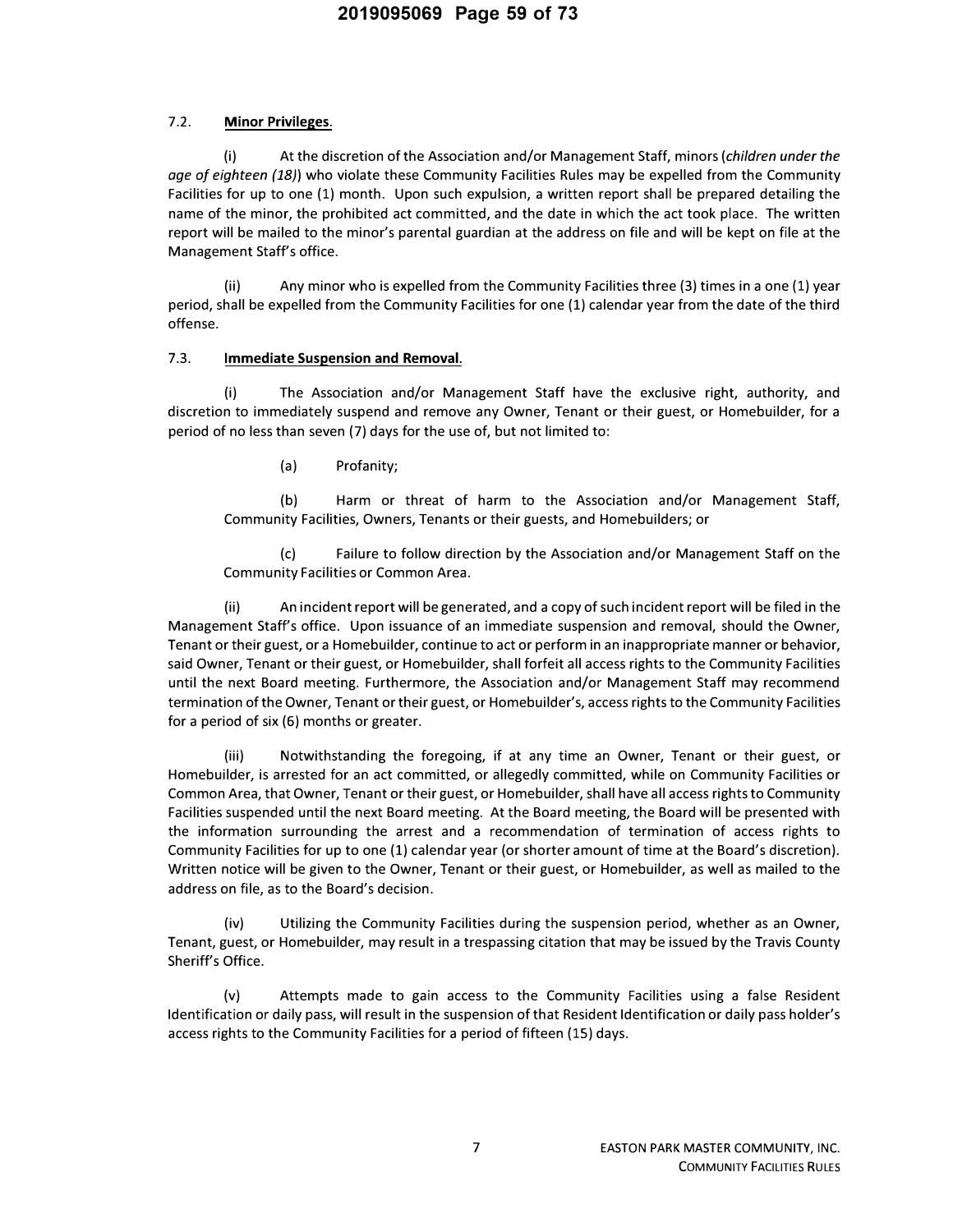$(vi)$ **Suspension Effective Date:** 

The effective date for suspension of access rights to the Community Facilities will  $(a)$ be from the date of the written notice of suspension.

Weekdays (Monday - Friday) and Weekends (Saturday - Sunday) will be  $(b)$ calculated toward the total number of suspension days.

### $7.4.$ **Appeal Process.**

 $(i)$ An Owner, Tenant or their guest, or Homebuilder, has the right to dispute and request an appeal to suspension of their access rights to the Community Facilities. The party subject to suspension may file a notice of appeal of such suspension, in writing, to the Management Staff's office, within five (5) business days from the receipt of the date of the written notice.

Appellant and parental guardian (if appellant is a minor), must be physically present or  $(ii)$ represented by counsel at the meeting in which the appeal will be heard by the Board.

 $(iii)$ Upon Board action on an appeal, no subsequent appeal will be given or heard for the same offense.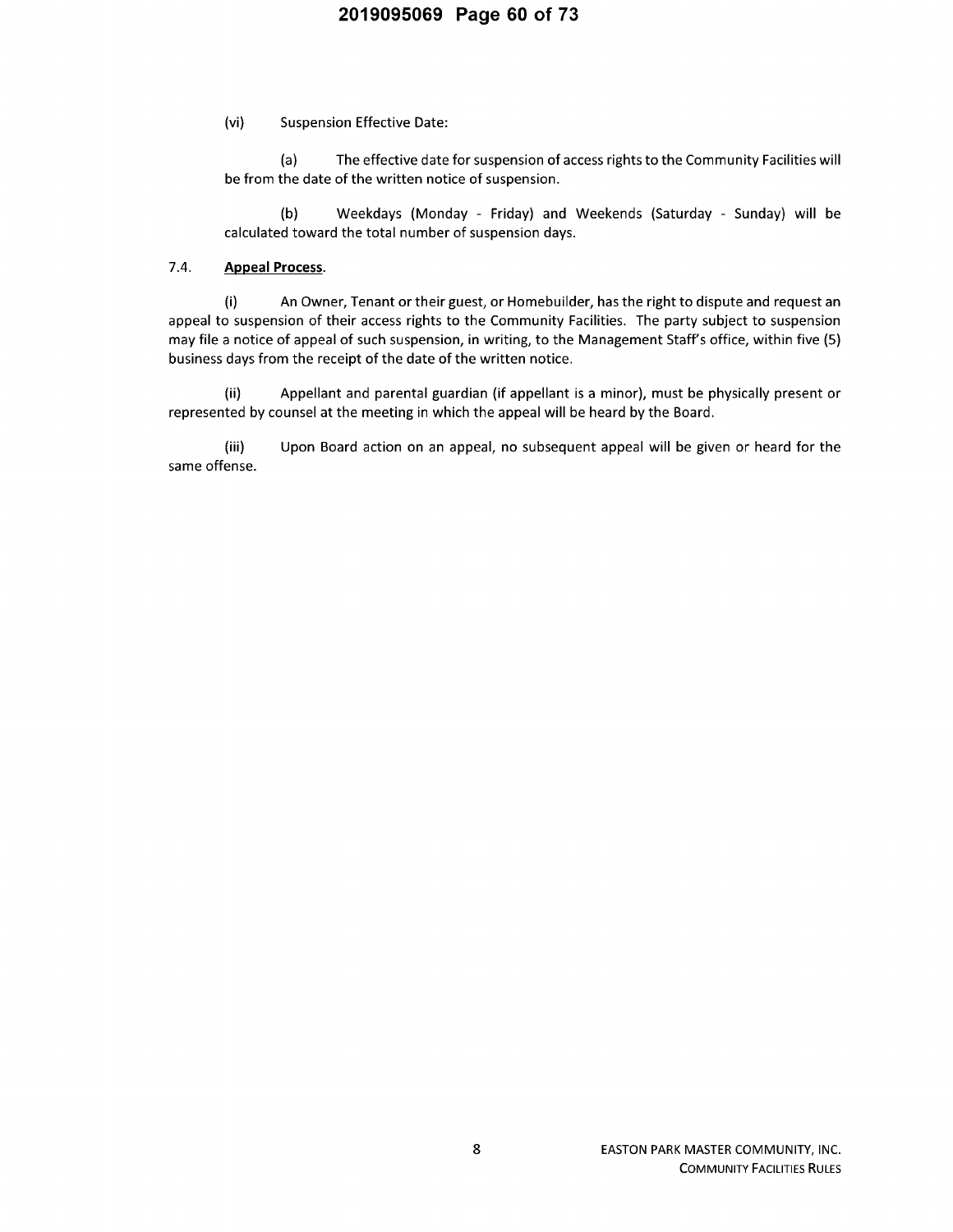# 2019095069 Page 61 of 73

# **ATTACHMENT 11A**

# **EASTON PARK MASTER COMMUNITY, INC.**

# **COMMUNITY FACILIITIES REGISTRATION FORM AND USAGE RELEASE AGREEMENT**

[See Attached]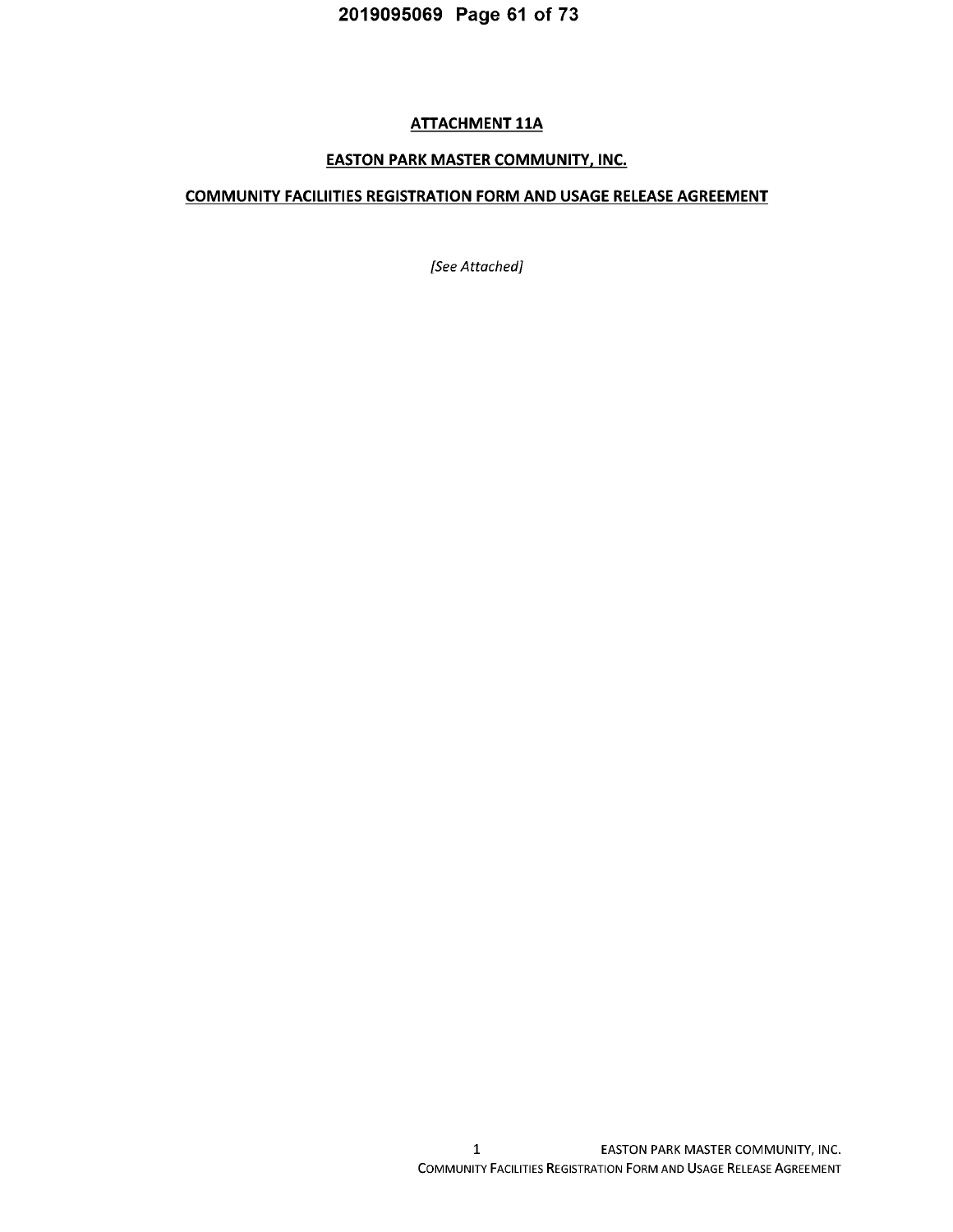### **EASTON PARK MASTER COMMUNITY, INC. Community Facilities Registration Form and Usage Release Agreement**

| Name:<br><b>Spouse's Name:</b> |          | Cell Phone:<br>Cell Phone: <b>Cell</b> Phone: |  |
|--------------------------------|----------|-----------------------------------------------|--|
| <b>Street Address:</b>         |          |                                               |  |
| Phone:                         | Email 1: | Email 2:                                      |  |
| Resident                       | Tenant   | <b>Corporate Owner of Property</b>            |  |

| Name | Relation | Age | Email |
|------|----------|-----|-------|
| Name | Relation | Age | Email |

### Authorization, Waiver, and Indemnification by Parent(s) or Legal Guardian(s) of Minor Child(ren) Under 18

I, for myself, my heirs, and for any minor children listed below (each, a "User"), HOLD HARMLESS AND RELEASE Easton Park Master Community, Inc., a Texas nonprofit corporation (the "Community"), and the Community's managers, agents, employees, affiliates, officers, and directors (the "Released Parties"), from any and all claims, causes of action, demands, losses, damages, expenses, and costs, including, but not limited to, any claim for personal injury or property damage, including death, arising out of or relating in any way to use of the Community's facilities or property (the "Property"), including any such claims arising out of or caused by any act or omission by the Released Parties, INCLUDING ANY NEGLIGENT ACTS BY THE RELEASED PARTIES, and AGREE TO INDEMNIFY AND HOLD HARMLESS THE RELEASED PARTIES FROM AND AGAINST ANY AND ALL LOSSES, DAMAGES, COSTS, AND LIABILITIES ARISING OUT OF OR CONNECTED WITH SUCH USER'S USE OF THE PROPERTY, INCLUDING ANY NEGLIGENT ACTS BY THE RELEASED PARTIES.

### L. **Authorization of Medical Treatment**

In the event that I cannot be reached, I authorize and direct any employee or agent representing the Community to make emergency medical decisions for the child(ren), and release the Community from liability for the cost of such medical treatment.

### **Applicable Rules** П.

I acknowledge and agree that I shall be bound at all times by the terms and conditions of the policies, rules and regulations of the Community, as currently in effect and as may be amended from time to time.

### III. Photo Release

By selecting YES, I acknowledge and agree that images of me and my family may be used in promotional materials for the Easton Park community which may be published in print, video, or digital format.

| I have read and understand the terms of this Authorization and Waiver and have willingly signed below as my own<br>free act, being both of lawful age and legally competent to do so.                                               |                                                                                                                                                                                                                                     |  |  |  |  |
|-------------------------------------------------------------------------------------------------------------------------------------------------------------------------------------------------------------------------------------|-------------------------------------------------------------------------------------------------------------------------------------------------------------------------------------------------------------------------------------|--|--|--|--|
| <b>Printed Name:</b> The Contract of the Contract of the Contract of the Contract of the Contract of the Contract of the Contract of the Contract of the Contract of the Contract of the Contract of the Contract of the Contract o | <b>Printed Name:</b> The Contract of the Contract of the Contract of the Contract of the Contract of the Contract of the Contract of the Contract of the Contract of the Contract of the Contract of the Contract of the Contract o |  |  |  |  |
| Signature: the contract of the contract of the contract of the contract of the contract of the contract of the                                                                                                                      | Signature: ____                                                                                                                                                                                                                     |  |  |  |  |
|                                                                                                                                                                                                                                     | Date: _______________________                                                                                                                                                                                                       |  |  |  |  |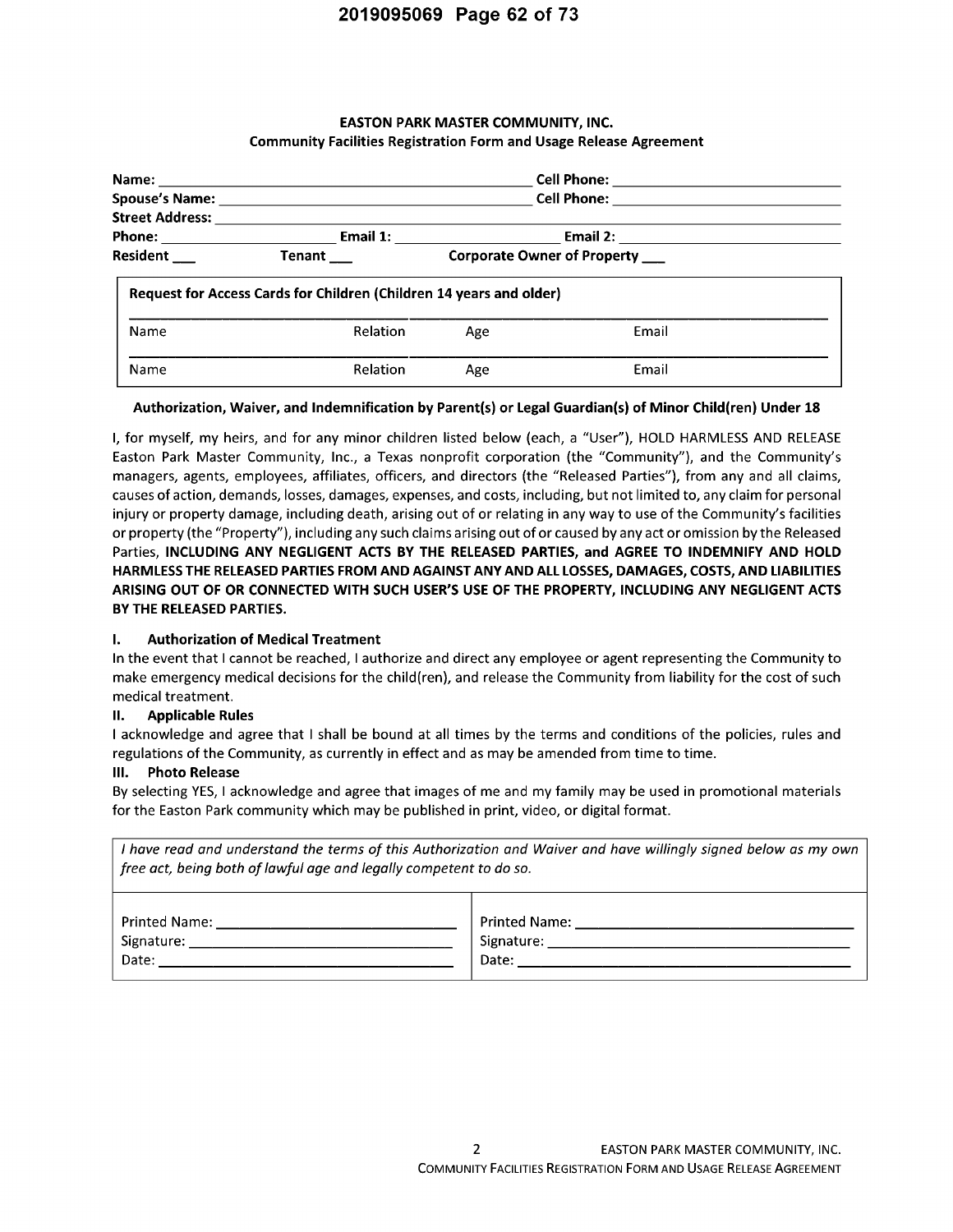## **ATTACHMENT 11B**

## **EASTON PARK MASTER COMMUNITY, INC.**

## **POOL POLICY**

Terms used but not defined in this policy will have the meaning subscribed to such terms in that certain Easton Park Amended and Restated Master Covenant, recorded as Document No. 2016027307, in the Official Public Records of Travis County, Texas, as the same may be amended from time to time, and in the Community Facilities Rules in this Policy Manual's Attachment 11, attached hereto and incorporated herein.

#### $1.$ Use.

- The pool area of the Community Facilities (the "Pool Area") is available only to Owners, Tenants a. and Homebuilders and their guests, who shall use their assigned Resident Identification or daily pass upon entering the Pool Area.
- b. Children under the age of 14 should not use the pool without adult supervision.
- c. All guests must be accompanied by an Owner or Tenant or Homebuilder unless otherwise approved in advance by the Management Staff.
- d. Guests and daily pass holders may be required to register at the time of admission to the Pool Area.
- e. No more than five (5) guests for each Owner or Tenant Lot or Condominium Unit are permitted at any one time in the Pool Area.
- f. Users of the pool must shower before entering the pool.
- The Association and Management Staff reserve the right to deny use of the Pool Area to anyone g. at any time.
- h. At the sole discretion of the Association or Management Staff, access and use of the Pool Area or any portion thereof may be limited from time to time due to occupancy limits, weather, seasons of the year, the condition of the Pool Area, maintenance or specialized activities. The Pool Area or any portion thereof is officially closed when a "CLOSED" sign is posted.
- i. During thunder and lightning or an emergency incident, all persons must clear the Pool Area.
- $2.$ Pool Gates. The pool gates shall be kept closed and locked at all times. Owners, Tenants and their guests, and Homebuilders, may not attempt to prop open the pool gates for any reason.
- $3.$ Hours of Operation. Use of the Pool Area is only permitted during designated hours, as posted in a location in the Pool Area and on the Association's website. The scheduled days and hours of operation will be determined by the Association and are subject to change without notice. The Management Staff and/or the Association may modify hours of operation as needed without notice.
- 4. Maintenance. The Pool Area and/or surrounding area may be closed for various periods of time to facilitate maintenance, winterize and to maintain standards set forth by Applicable Law.
- 5. No Private Rental. The pool is not available for exclusive private rental. However, the pool may be available for non-exclusive group reservations. Please contact the Management Staff for further information.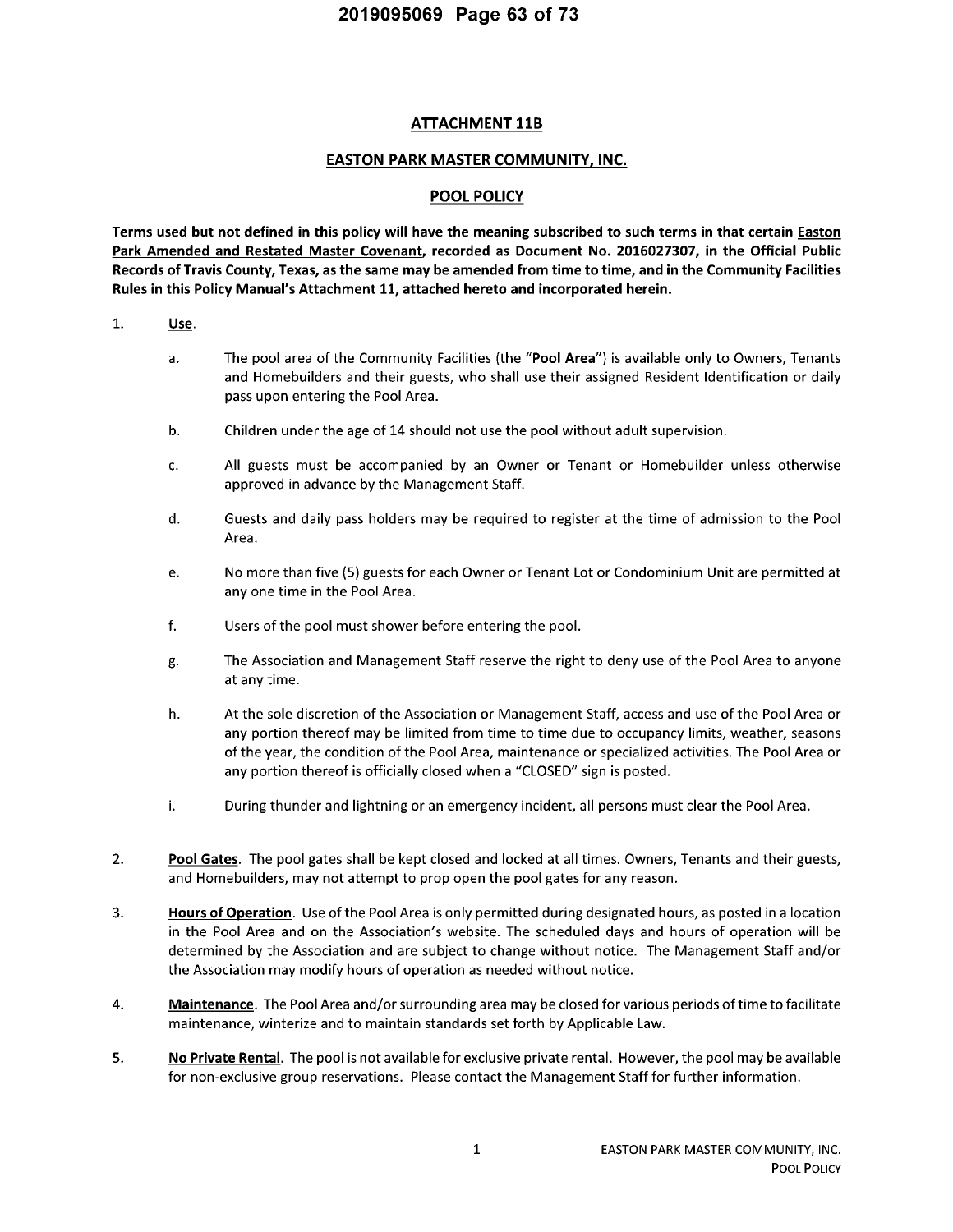# 2019095069 Page 64 of 73

- 6. Pets Not Allowed. Pets are not allowed in the Pool Area except leashed Service Animals. Service Animals are prohibited from entering the water. Every effort will be made to accommodate those with special needs. Please see the Management Staff for assistance or questions.
- $7.$ Pool Area Toys. Toys, beach balls and approved floating devices may be allowed in the Pool Area at the discretion of Management Staff.
- 8. ADA Chair Lift Rules. An ADA chair lift is available for use by disabled Owners, Tenants and their guests, and Homebuilders. The ADA chair lift is designed for self-use. Management Staff is not authorized to assist Owners, Tenants and their guests, and Homebuilders, with use beyond initial review of the operating instructions. Use of the ADA chair lift by non-disabled Owners, Tenants and their guests, and Homebuilders, may result in immediate suspension and removal from the Pool Area by the Management Staff.
- 9. Pool Area Equipment. Pool furniture and equipment may not be removed from the Pool Area. All persons using the Pool Area are required to cover the pool furniture with a towel when using suntan oils and lotions.

#### 10. Attire, Swim Diapers and Personal Flotation Devices.

- a. Appropriate swim attire must be worn in the Pool Area. No denim or cotton shorts are permitted in the pool. Use of aquatic socks or water sandals with non-marking soles is suggested.
- b. Children under three (3) years of age, and those who are not reliably toilet trained, must wear rubber lined swim diapers or disposable swim diapers, as well as a swimsuit over the swim diaper. The changing of diapers or clothes is not allowed in the Pool Area. Changing rooms are available in both the men's and women's pool restrooms.
- Any child that is unable to swim must wear a U.S. Coast Guard-approved personal flotation device. c.
- d. While in the water, children three (3) years old and under must be within arm's length of a parent or responsible adult eighteen (18) years of age or older. Children four (4) years old to six (6) years old must have a parent or responsible adult eighteen (18) years of age or older in the water within ten (10) feet of the child.
- 11. Prohibitions. The following are NOT permitted in the Pool Area:
	- Diving, somersaults, cannon balls, or similar type entries from the edge of the pool; a.
	- b. Running, roughhousing or disorderly conduct;
	- c. Remote controlled water crafts;
	- d. Wave riding boards;
	- e. Snorkel gear;
	- f. Hard objects such as, but not limited to, tennis balls or hard plastic Frisbees;
	- Installing unauthorized chemicals or soaps within the Pool Area and failure to comply could result g. in the Owner, Tenant or Homebuilder being liable for any costs incurred in treating and reopening the pool;
	- h. Excessive screaming;
	- i. Language that is loud, abusive, vulgar, cussing or harassing in nature;
	- j. Loud or inappropriate music. Personal audio or visual devices may only be used with headphones;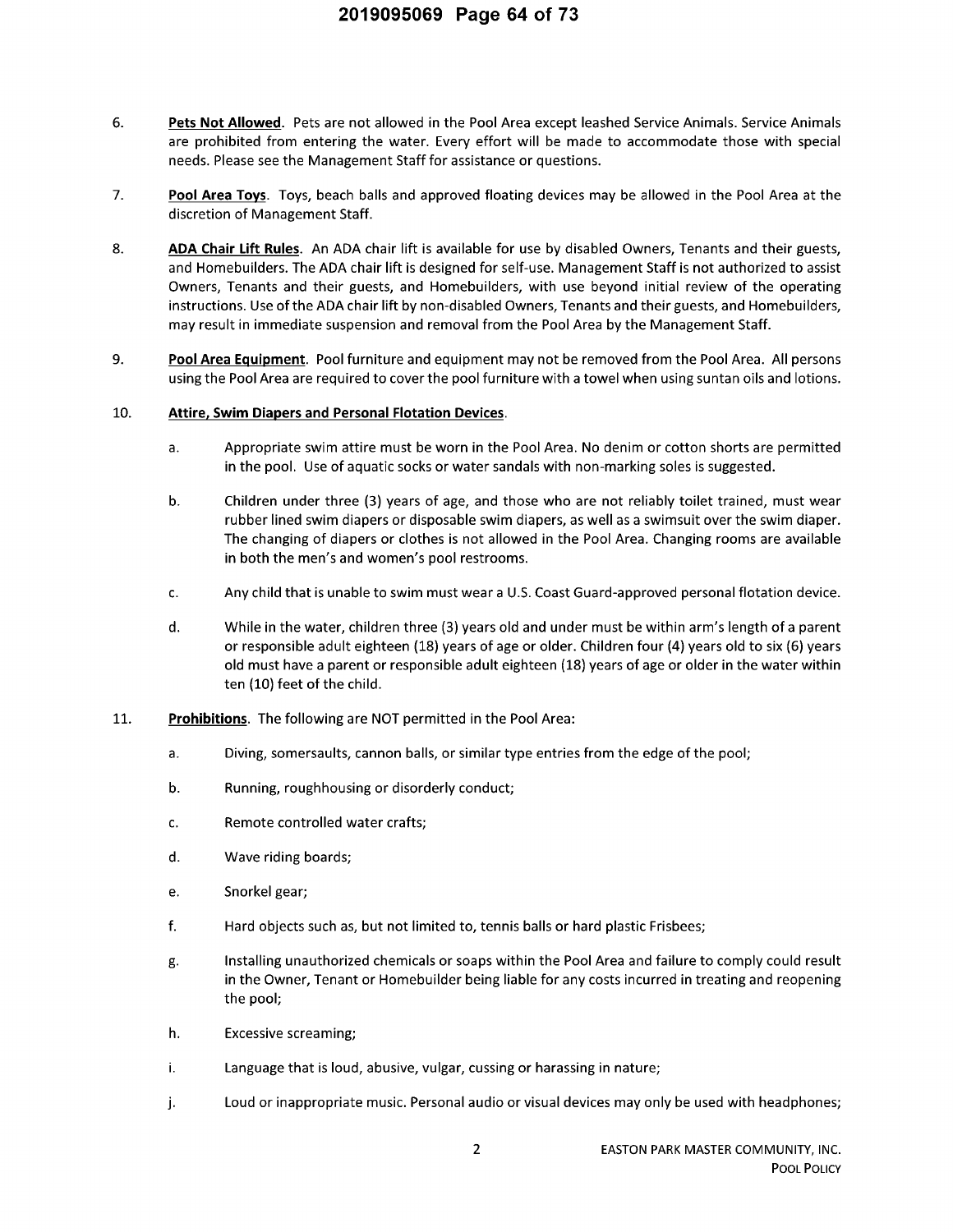- k. Glass containers of any kind and other breakable items;
- I. Food in the pool. Soft drinks and food items must be consumed in designated areas only and away from the pool;
- Loitering during non-posted hours of operation; m.
- n. Tobacco products, smoking and/or vaping;
- o. Use of controlled substances:
- Public intoxication; p.
- q. Any person having an apparent infectious disease (including, but not limited to, conjunctivitis, signs of infection from a runny nose, diarrhea, etc.), plaster cast, open cuts or bandage; and
- r. The storage, placement or maintaining of any personal items of Owners, Tenants and their guests, and Homebuilders. Any items or personal property found are deemed abandoned and may be disposed of by the Association or Management Staff.
- 12. Trash and Debris. Owners, Tenants and their guests, and Homebuilders, are responsible for cleaning up all trash and other debris occasioned by their use. Trash and debris must be deposited in appropriate trash receptacles.

### 13. USE OF THE POOL AREA IS AT YOUR OWN RISK.

- a. The Association is not responsible for accidents, injuries or loss of personal property.
- b. The Association is not responsible for any effects the chemicals within the pool may cause. Do not swallow pool water.
- c. The Pool Area is unattended.
- d. THE ASSOCIATION DOES NOT EMPLOY LIFEGUARDS OR STAFF MEMBERS WITH LIFEGUARD **TRAINING TO MONITOR THE POOL AREA.**
- Owners, Tenants and their guests, and Homebuilders, use the Pool Area at their own risk and are e. solely responsible for the safety and well-being of themselves, their guests, any minors under their supervision and that of any designated childcare providers.
- 14. Emergencies. FOR SERIOUS INJURY OR LIFE-THREATENING EMERGENCY ASSISTANCE, CALL 911. After contacting 911, if required, all emergencies and injuries must be reported to the office of the Management Staff.
- 15. Violation. Owners, Tenants and Homebuilders shall abide by and comply with Applicable Law, this Pool Policy, and the Community Facilities Rules while present at or utilizing the Pool Area and shall ensure that any minor or guest for whom they are responsible also complies with the same. Violation of this Pool Policy, the Community Facilities Rules and/or misuse or destruction of Community Facilities property, improvements or equipment may result in the suspension or termination of access rights to Community Facilities as determined by the Association, in its sole discretion. The Association may pursue further legal action and restitution in regards to destruction of Community Facilities property, improvements or equipment.
- 16. Additional Restrictions. The Board reserves the right to amend these restrictions or impose additional restrictions on use as warranted.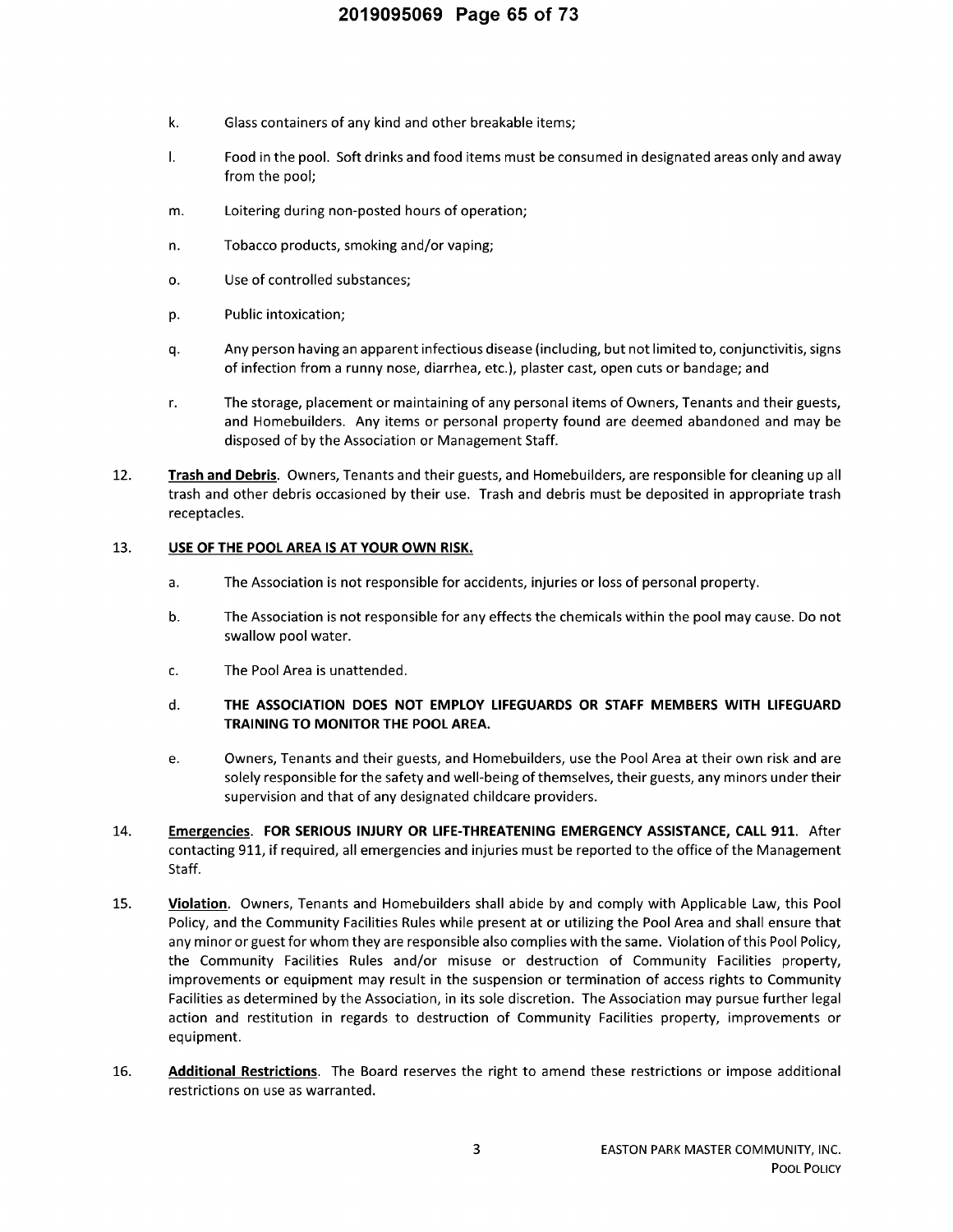# **ATTACHMENT 11C**

## **EASTON PARK MASTER COMMUNITY, INC.**

## PLAYGROUND POLICY

Terms used but not defined in this policy will have the meaning subscribed to such terms in that certain Easton Park Amended and Restated Master Covenant recorded as Document No. 2016027307, in the Official Public Records of Travis County, Texas, as the same may be amended from time to time, and in the Community Facilities Rules in this Policy Manual's Attachment 11, attached hereto and incorporated herein.

- $1.$ Use. The playground areas of the Community Facilities (the "Playgrounds") are available only to Owners, Tenants and their guests, and Homebuilders. An Owner or Tenant over the age of eighteen (18) years must accompany at all times: (i) guests; and (ii) children under the age of eight (8) years. No more than five (5) guests for each Owner or Tenant are permitted at any one time in the Playgrounds.
- $2.$ Hours of Operation. Use of the Playgrounds is only permitted during designated hours, as posted in a location in the Playgrounds area and on the Association's website. The scheduled days and hours of operation will be determined by the Association and are subject to change without notice. The Management Staff and/or the Association may modify hours of operation as needed without notice. If the designated hours are NOT posted, the hours of operation of the Playgrounds are from dawn until dusk.
- 3. **Maintenance.** The Playgrounds and/or surrounding area may be closed for various periods of time to facilitate maintenance and to maintain standards set forth by Applicable Law.
- 4. No Private Rental. The Playgrounds are not available for exclusive private rental. However, the Playgrounds may be available for non-exclusive group reservations. Please contact the Management Staff for further information.
- 5. Pets Allowed. All dogs in the Playgrounds must have all required vaccinations, with appropriate tags displayed on their collars. Dog owners or handlers must furnish proof of current vaccinations upon request.
- 6. Prohibitions. The following are NOT permitted in the Playgrounds area:
	- a. Rough play;
	- $\mathbf b$ . Excessive screaming;
	- c. Language that is loud, abusive, vulgar, cussing or harassing in nature;
	- d. Loud or inappropriate music;
	- Glass containers of any kind and other breakable items; e.
	- f. Loitering during non-posted hours of operation;
	- Use of tobacco products, smoking, vaping and/or the use of controlled substances; and g.
	- h. Public intoxication.
- 7. Trash and Debris. Owners, Tenants and their guests, and Homebuilders, are responsible for cleaning up all trash and other debris occasioned by their use. Trash and debris must be deposited in appropriate trash receptacles.
- 8. USE OF THE PLAYGROUNDS IS AT YOUR OWN RISK. The Association is not responsible for accidents, injuries or loss of personal property. The Playgrounds are unattended. Owners, Tenants and their guests,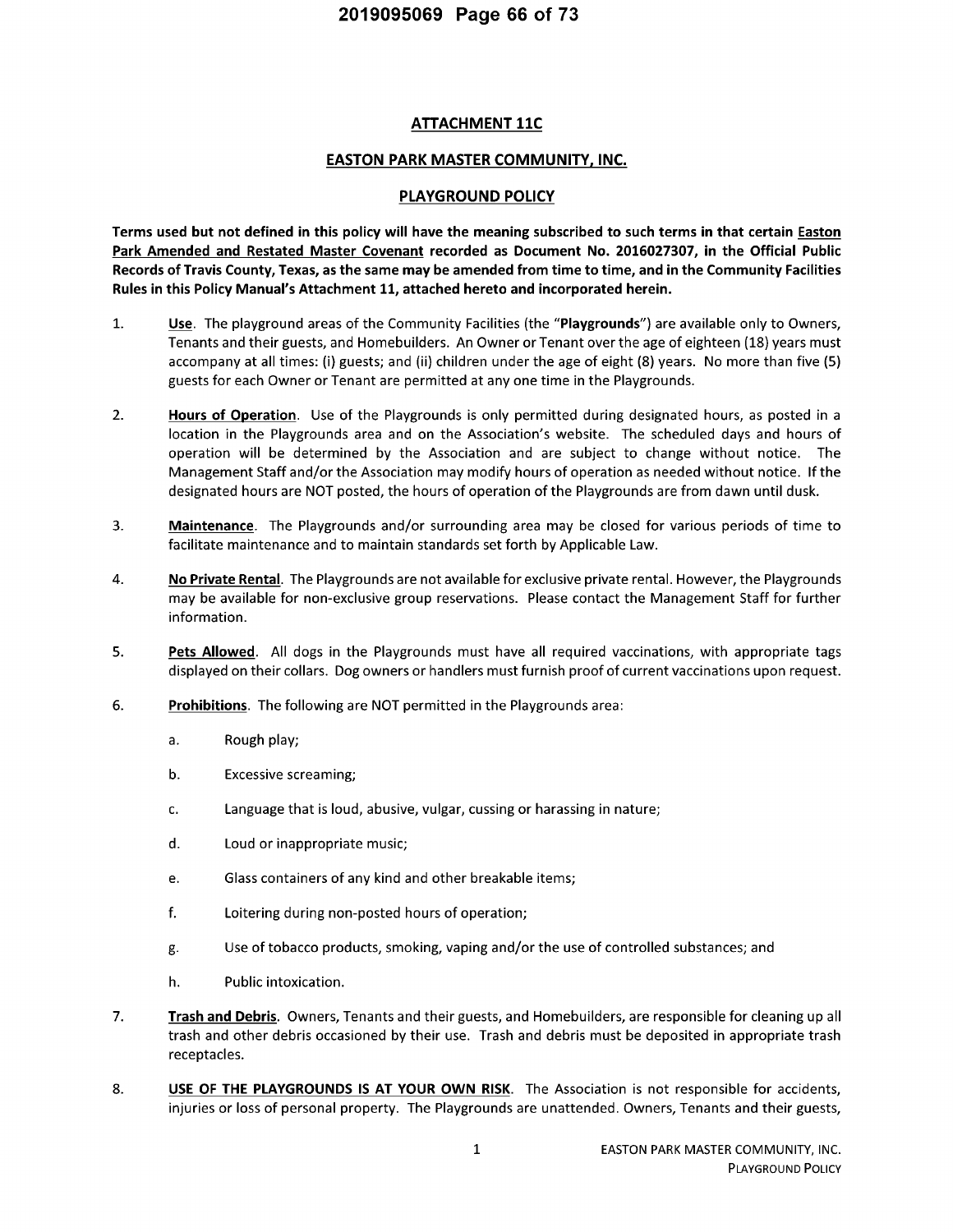and Homebuilders, use the Playgrounds at their own risk and are solely responsible for the safety and wellbeing of themselves, their guests, any minors under their supervision and that of any designated childcare providers.

- 9. Emergencies. FOR SERIOUS INJURY OR LIFE-THREATENING EMERGENCY ASSISTANCE, CALL 911. After contacting 911, if required, all emergencies and injuries must be reported to the office of the Management Staff.
- 10. Additional Restrictions. The Board reserves the right to amend these restrictions or impose additional restrictions on use as warranted.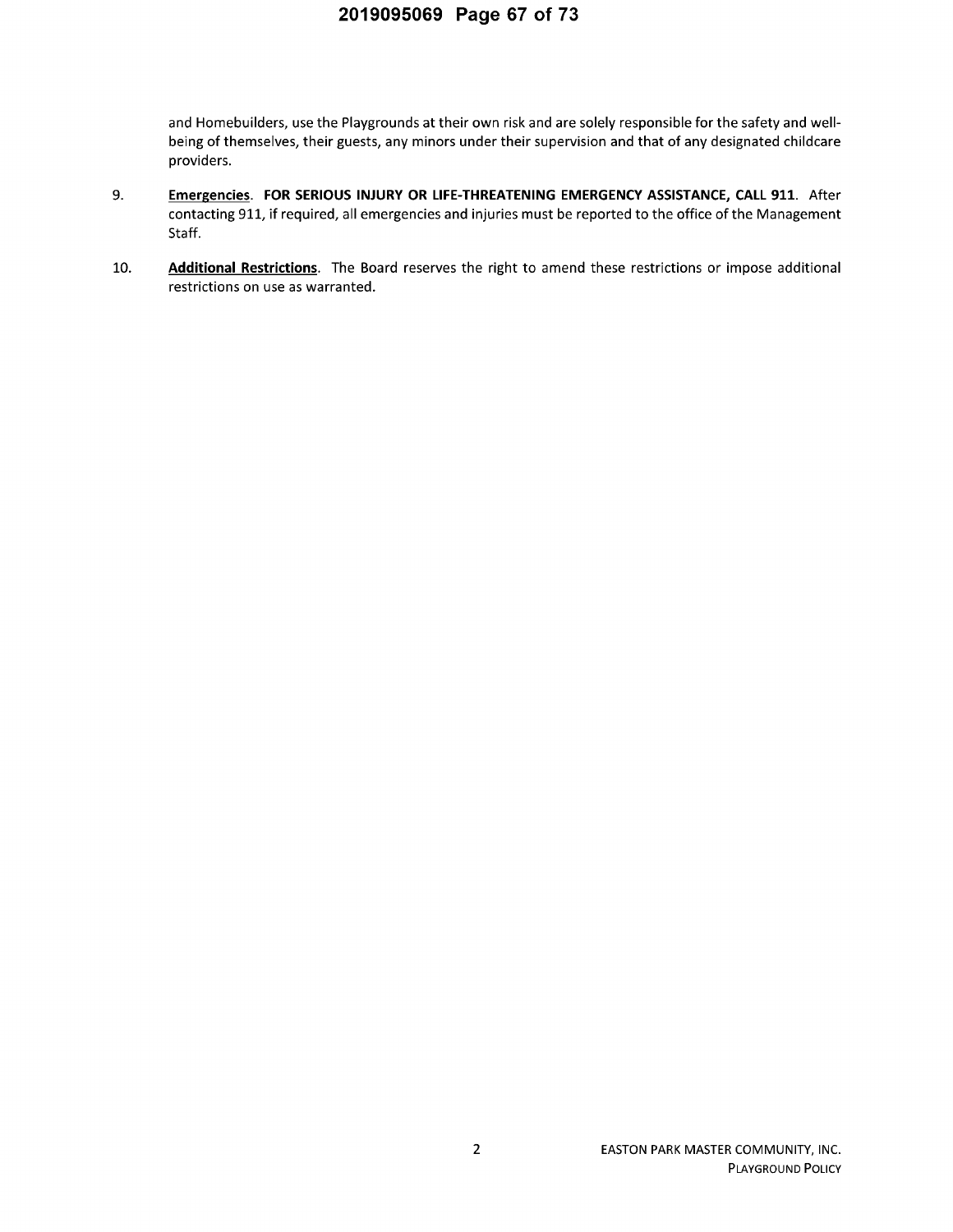# 2019095069 Page 68 of 73

## **ATTACHMENT 11D**

### **EASTON PARK MASTER COMMUNITY, INC.**

### GREEN SPACES, PARKS, TRAIL SYSTEMS AND PONDS POLICY

Terms used but not defined in this policy will have the meaning subscribed to such terms in that certain Easton Park Amended and Restated Master Covenant recorded as Document No. 2016027307, in the Official Public Records of Travis County, Texas, as the same may be amended from time to time, and in the Community Facilities Rules in this Policy Manual's Attachment 11, attached hereto and incorporated herein.

The Easton Park community contains certain parkland, greenbelt areas, trail systems, pavilions and recreational facilities, including wet ponds that have both water quality and aesthetic features, all of which number among Easton Park's many amenities, some or all of which may be owned by the District (the Parks, Pond and pavilions being collectively referred to as the "Parks"). In return for the use of the aforementioned amenities, Easton Park's Owners, Tenants, Homebuilders and their guests, must abide by the rules and regulations of such Parks, as stated here in this policy. These rules are set forth by the Association which is authorized to adopt and enforce all necessary rules and regulations governing the Parks and to establish fees, charges and a schedule for the use of its facilities.

#### $1.$ **Access Policy.**

1.01. The Parks are available only to Owners, Tenants, Homebuilders and their guests. An Owner, Tenant or Homebuilder over the age of eighteen (18) years must accompany at all times children under the age of nine (9) years. Owners, Tenants, Homebuilders and their guests may only use Parks designated by the Association for use, in its sole discretion.

 $1.02.$ Access to and use of the Parks between 10:00 P.M. and 5:00 A.M. is not permitted. Park hours will be posted in the Parks. The scheduled days and hours of operation will be determined by the Association and are subject to change without notice. The Management Staff and/or the Association may modify hours of operation as needed without notice. If the designated hours are NOT posted, the hours of operation of the Parks are from dawn until dusk.

 $1.03.$ The Parks and/or surrounding areas may be closed for various periods of time to facilitate maintenance, grounds keeping and to maintain standards set forth by Applicable Law.

1.04. Unless reserved with the Association or the Management Staff, the pavilions are available on a first-come, first-served basis.

 $1.05.$ Reservations for any reservable Park facilities are to be made through the Association or the Management Staff. The Association may impose a fee for use of the pavilions, parks and other amenities located within the Parks.

#### $2.$ **General Rules and Regulations Applicable to the Parks.**

- 2.01. The following are NOT permitted in the Parks:
	- Rough play; a.
	- b. **Excessive screaming;**
	- $\mathbf{C}.$ Language that is loud, abusive, vulgar, cussing or harassing in nature;
	- d. Inappropriate music;
	- Glass containers of any kind and other breakable items; e.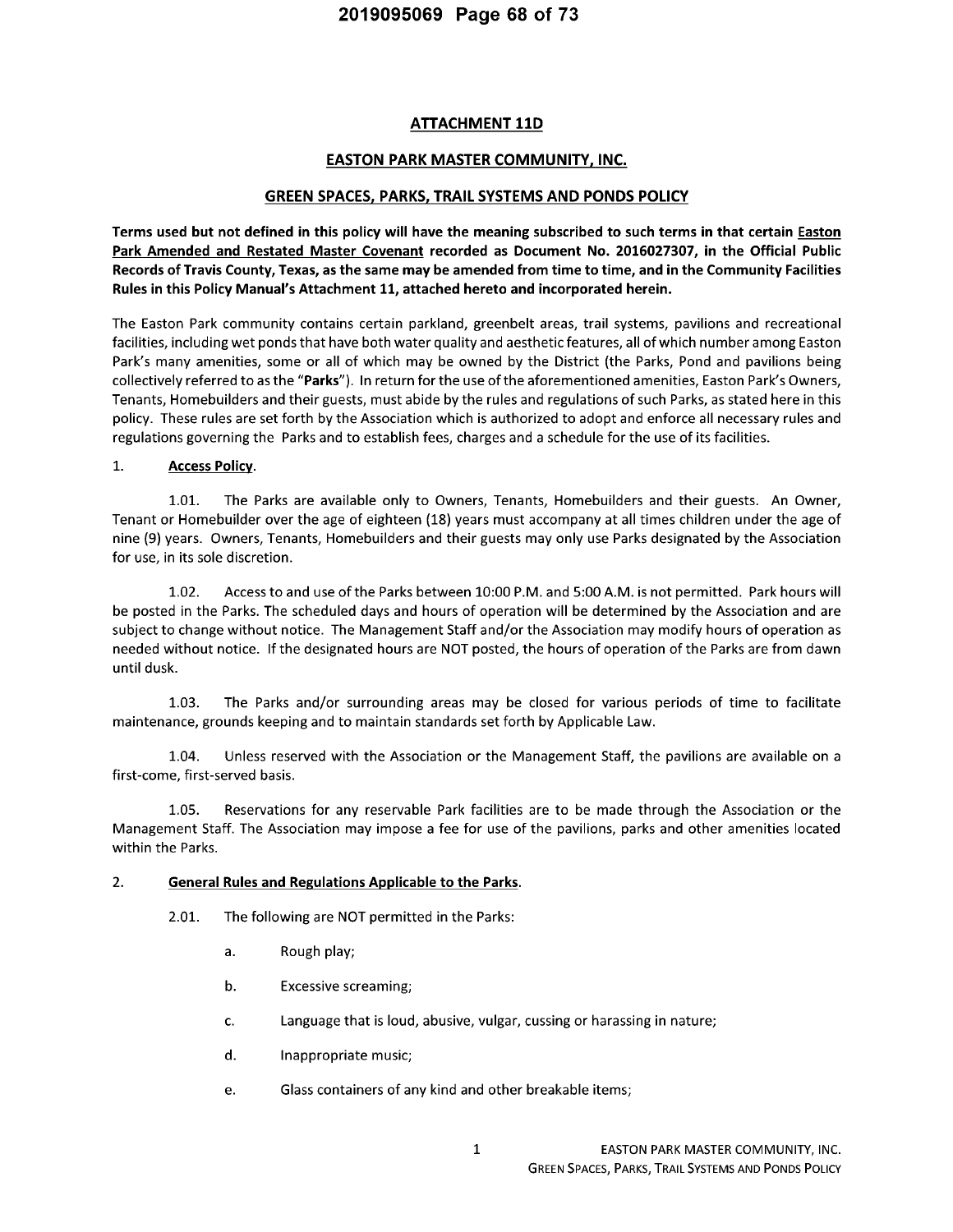# 2019095069 Page 69 of 73

- $f_{\rm{r}}$ Loitering during non-posted hours of operation;
- Tobacco products, smoking and/or vaping; g.
- h. Discharging of firearms, pellet guns, bow and arrows, sling shots and other weapons or hazardous items;
- i. The discharge of starter pistols;
- j. The display of a firearm or other weapon in a manner calculated to alarm or threaten another person;
- Disturbance of natural landscape or ecosystems; k.
- $\mathbf{L}$ Feeding wildlife;
- Horses, unless approved in advance by the Association or Management Staff; m.
- Camping, unless approved in advance by the Association or Management Staff; n.
- 0. Cooking, unless approved in advance by the Association or Management Staff; and
- Fires, unless approved in advance by the Association or Management Staff. p.

 $2.02.$ No vandalism or other actions that could cause damage to the Parks or Parks' facilities or vegetation is permitted. Marking, painting or placing graffiti in the Parks or Parks' facilities or trees within the Parks, or cutting of trees within the Parks, is not permitted. No spray paint cans or other paint products that could be used for marking, painting or placing graffiti in the Park or on Park facilities are permitted.

2.03. Bikes, skateboards, scooters and roller-skates are only allowed on the designated trail systems provided they are used in a careful and prudent manner and at a rate of speed no greater than what is reasonable and proper under the conditions existing at the point of operation, taking into account the amount and character of pedestrian traffic, grade, and width of the trail system, condition of surface, and observation of all traffic-control devices. Every person using wheeled transportation upon a trail system shall yield the right-of-way to any pedestrian.

Motorized vehicles and equipment are not allowed in the Parks, except on paved roads, driveways 2.04. and marked parking areas, except as follows:

Authorized District vehicles, including vehicles of the District's contractors when engaged а. in approved District construction, maintenance or repair work and vehicles of District Board members when engaged in official District business; and

b. Vehicles admitted on a temporary basis for the purpose of delivering supplies or materials to patrons using the Parks, when authorized by the Association or Management Staff in writing in advance, provided that no damage is caused to the Park's facilities, grounds or sprinkler systems as a result.

 $2.05.$ The possession or use of fireworks within the Parks is prohibited, unless permitted in advance by the Association.

2.06. The consumption of alcoholic beverages is not permitted, unless permitted in advance by the Association or Management Staff.

 $2.07.$ No amplified or live music or sound-generating machinery, device or equipment is permitted within one hundred feet (100') of a residential area unless permitted in advance by the Association or Management Staff. No amplified or live music or sound-generating machinery, device or equipment that creates vibrations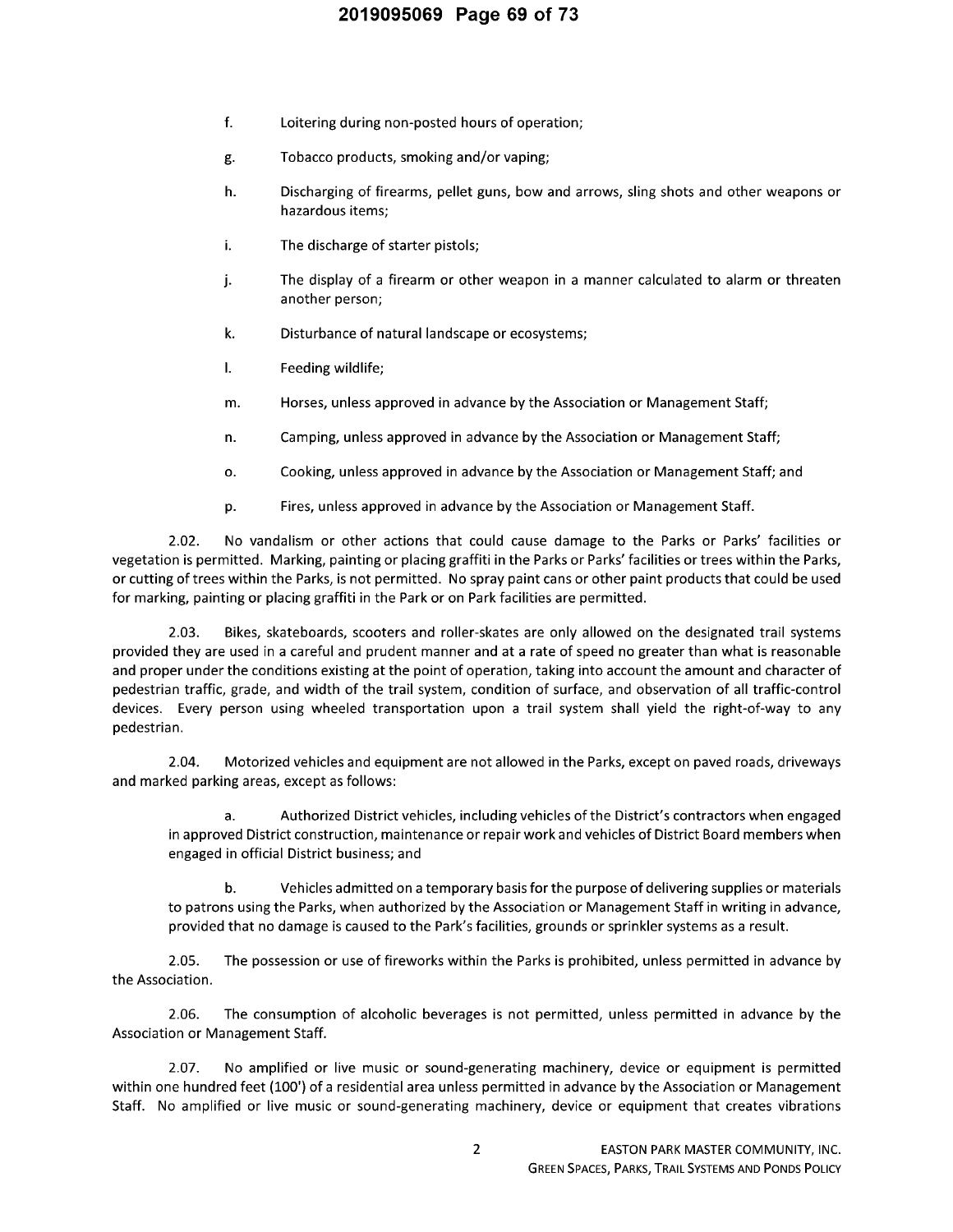apparent to a person of normal sensitivities more than seventy-five feet (75') from the area it is generated and/or that creates sound in excess of seventy-five (75) decibels that is audible more than seventy-five feet (75') from the area it is generated is permitted, unless permitted in advance by the Association or Management Staff.

No wildlife may be harmed, harassed, hunted, trapped or removed from the Parks unless expressly 2.08. authorized by the Board.

 $2.09.$ Littering is not permitted. All trash generated by park patrons must be collected and disposed of in the trash receptacles provided or removed from the Parks and disposed of properly off of the premises. If trash receptacles are full, additional trash must be placed in plastic trash bags that are tied closed and placed next to the receptacles.

 $2.10.$ No signs may be attached to or placed on any Park property without the prior, written approval of the Board or Management Staff. Unauthorized signs may be removed and disposed of without liability to the individual who installed or placed them.

Moonwalks, inflatables, rock walls, water/splash slides, miniature trains and petting zoos are NOT  $2.11.$ permitted at any time unless approved in advance by Management Staff

 $2.12.$ Confetti and piñatas containing confetti or similar material are not permitted. The throwing of rice is not permitted.

 $2.13.$ USE OF THE PARKS IS AT YOUR OWN RISK. The Association and District is not responsible for accidents, injuries or loss of personal property. The Parks are unattended. Owners, Tenants and their guests, and Homebuilders, use the Parks at their own risk and are solely responsible for the safety and well-being of themselves, their guests, any minors under their supervision and that of any designated childcare providers.

 $2.14.$ FOR SERIOUS INJURY OR LIFE-THREATENING EMERGENCY ASSISTANCE, CALL 911. After contacting 911, if required, all emergencies and injuries must be reported to the office of the Management Staff.

 $2.15.$ The Board reserves the right to impose additional restrictions on use as the situation warrants.

 $2.16.$ Additional rules may be adopted by the Association to regulate usage of the Parks, including deposits, usage fees, commercial activities and large-scale events.

#### $3<sub>1</sub>$ **Additional Regulations Applicable to the Ponds.**

An Owner, Tenant or Homebuilder over the age of eighteen (18) years must accompany at all times  $3.01.$ children under the age of sixteen (16) years.

 $3.02.$ Fishing in the ponds is subject to regulation by the Board. Signage may be posted advising patrons whether "fishing is permitted", "catch and release regulations are in effect", or "fishing is prohibited". Violations of any posted signage will subject the violator to a fine as authorized by these Rules.

 $3.03.$ When fishing is authorized under Section 3.01, it is only permitted from the banks of the ponds. No wading or swimming in the ponds is permitted.

 $3.04.$ Except for boats being used by District employees or contractors for maintenance purposes, or those approved in advance by the Association, no boat or other apparatus (including kayaks, stand up paddle boards, etc.) are permitted in the ponds without prior approval of the Board or Management Staff.

No actions that could harm the natural flora and fauna in and around the ponds is permitted. The  $3.05.$ release or feeding of domestic ducks around the ponds is not permitted, as they may cause harm to the natural environment of the ponds.

 $\mathsf{3}$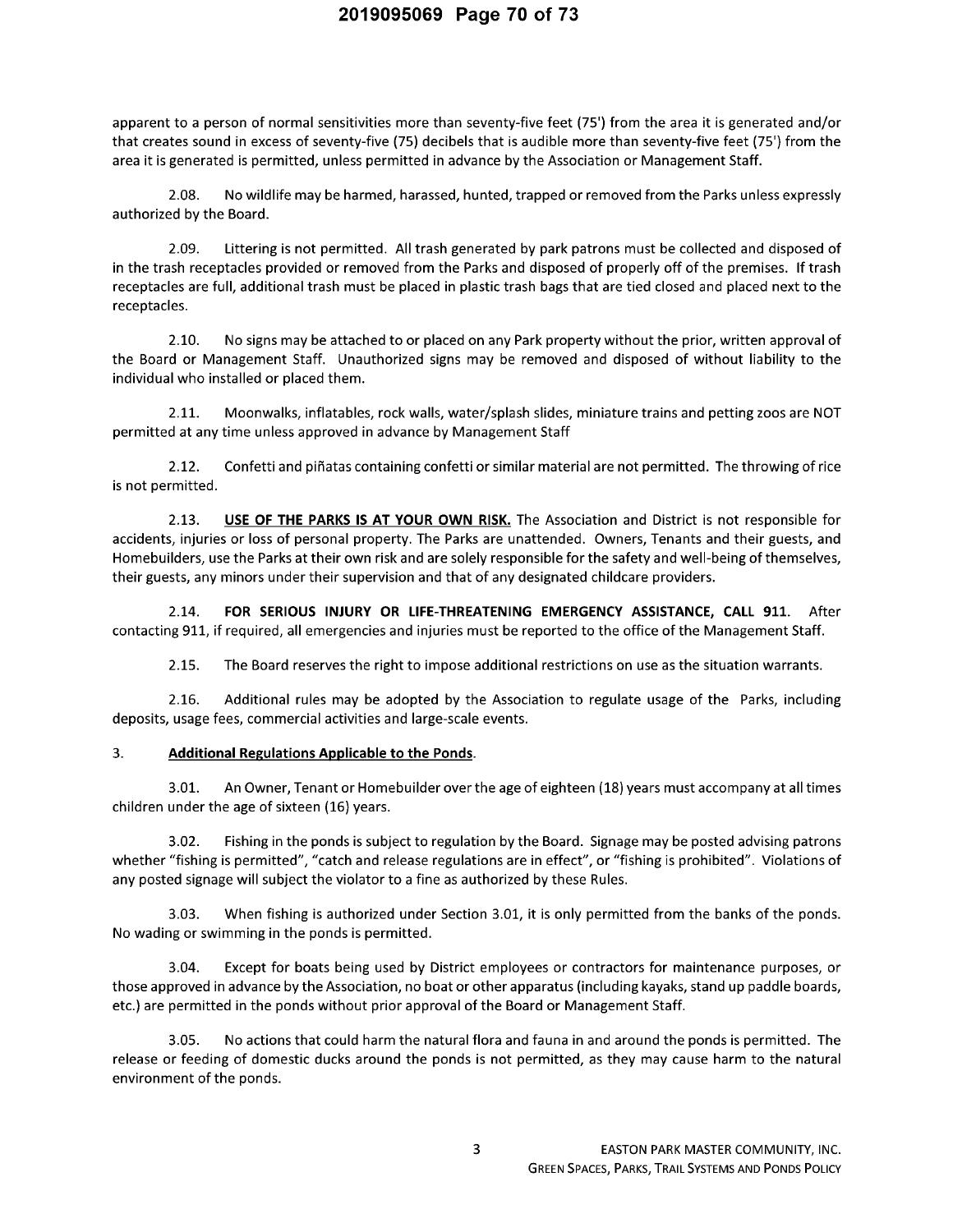# 2019095069 Page 71 of 73

#### 4. Additional Regulations Applicable to Dogs and Use of the Dog Park.

4.01. General Regulations.

All dogs in the Parks must have all required vaccinations, with appropriate tags displayed a. on their collars. Dog owners or handlers must furnish proof of current vaccinations upon request.

 $\mathbf b$ . Except when in specifically designated "off leash" dog park areas, all dogs must be confined to a leash under the physical control and restraint by their owners or handlers at all times, including when in and around ponds.

Dogs that have been determined to be "dangerous dogs" under Chapter 822,  $C_{\alpha}$ Subchapter D of the Texas Health & Safety Code are not permitted in the Parks.

d. All waste generated by a dog while in the Parks must be collected by the dog's owner or handler and disposed of in an appropriate trash receptacle.

#### 5. Additional Regulations Applicable to "Off Leash" Dog Park Areas.

Use of the dog park is at the patron's own risk. THE DISTRICT AND ASSOCIATION ARE NOT  $5.01.$ RESPONSIBLE FOR ANY INJURY OR DAMAGE CAUSED BY ANY DOG IN THE OFF-LEASH DOG PARK AREA. All owners and handlers are responsible for any damage or injuries caused by the dogs they bring to the dog park.

 $5.02.$ All gates to the dog park must be closed and latched upon entry and departure.

 $5.03.$ The small dog enclosure is only for dogs twenty-five (25) pounds and under. The large dog enclosure is only for dogs over twenty-five (25) pounds.

No dog may be left unattended in the dog park. All dogs must be within the view of and under  $5.04.$ voice control by a handler over the age of sixteen (16) who is physically capable of controlling his or her dogs.

 $5.05.$ No handler may be responsible for more than three (3) dogs on any one visit unless an exception is approved by the Association or Management Staff.

 $5.06.$ No large group activities or events, or reservations of the dog park, are permitted without prior Board or Management Staff approval.

 $5.07.$ Each handler must have a leash in his or her possession for each dog for which he or she is responsible.

5.08. Dog handlers must prevent all aggressive behavior by their dogs, including aggressive barking, biting, and fighting. Dogs displaying aggressive behavior must be removed from the premises immediately. DOG OWNERS AND HANDLERS ARE RESPONSIBLE FOR THE BEHAVIOR OF THEIR DOGS. AGGRESSIVE DOGS ARE NOT PERMITTED IN THE DOG PARK AT ANY TIME.

5.09. Dogs under four (4) months of age, in heat, or displaying symptoms of illness are not permitted in the dog park.

 $5.10.$ Children must be under adult supervision at all times while within the dog park. Running and chasing after the dogs is not permitted.

 $5.11.$ Smoking, food, and glass containers are not permitted in the dog park.

 $\overline{\mathbf{4}}$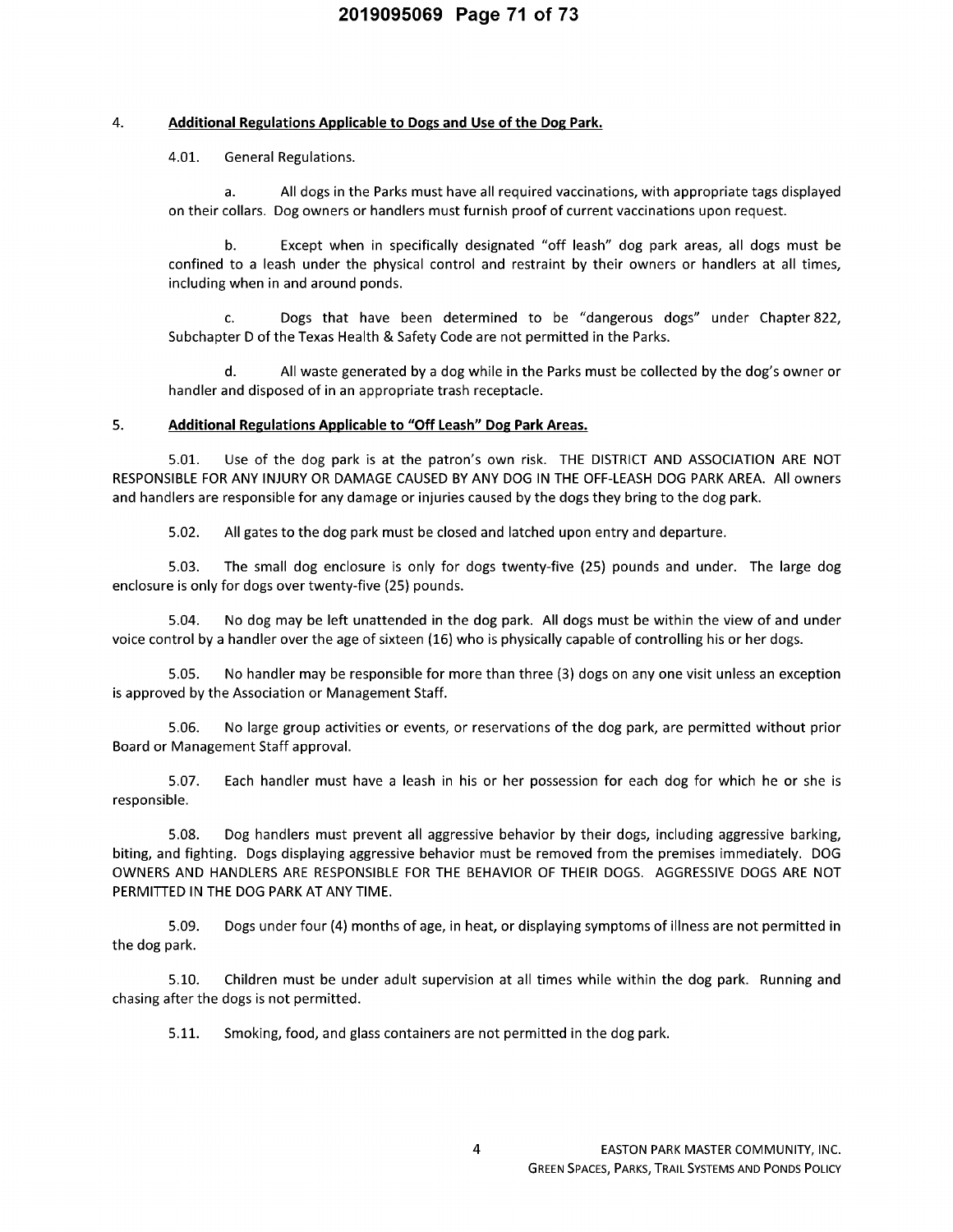# **ATTACHMENT llE**

# **EASTON PARK MASTER COMMUNITY, INC.**

# **FITNESS CENTER POLICY**

**Terms used but not defined in this policy will have the meaning subscribed to such terms in that certain Easton Park Amended and Restated Master Covenant recorded as Document No. 2016027307, in the Official Public Records of Travis County, Texas, as the same may be amended from time to time, and in the Community Facilities Rules in this Policy Manual's Attachment 11, attached hereto and incorporated herein.** 

**1. Use.** The fitness center area of the Community Facilities (the **"Fitness Center")** is available only to Owners, Tenants and their guests, and Homebuilders. Independent contractors are not allowed to utilize the Fitness Center. All users should be properly trained on how to use the equipment in the Fitness Center. No children under the age of sixteen (16) are permitted to use the Fitness Center. All guests must be accompanied by an Owner, Tenant or Homebuilder unless otherwise approved in advance by the Management Staff.

**2. Hours of Operation.** Use of the Fitness Center is only permitted during designated hours, as posted in a location in the Fitness Center area and on the Association's website. The scheduled days and hours of operation will be determined by the Association and are subject to change without notice. The Management Staff and/or the Association may modify hours of operation as needed without notice.

**3. Maintenance.** The Fitness Center and/or surrounding area may be closed for various periods of time to facilitate maintenance and to maintain standards set forth by Applicable Law.

**4. No Private Rental.** The Fitness Center is not available for private rental.

**5. Pets Not Allowed.** Pets are not allowed in the Fitness Center except leashed service animals. Every effort will be made to accommodate those with special needs. Please contact the Management Staff for assistance or questions.

**6. Physician Consultation.** Owners, Tenants and their guests, and Homebuilders, interested in using the Fitness Center are encouraged to consult with a physician prior to commencing a fitness program.

**7. Personal Trainers and Fitness Programs.** Use of personal trainers, group fitness instructors, and other wellness professionals is prohibited in the Fitness Center unless approved in advance by the Management Staff. Any fitness program operated, organized, established, and/or run by the Management Staff shall have priority over allother users of the Fitness Center. The Association and Management Staff are not present to provide personal training, exercise consultation or athletic instruction.

**8. Fitness Center Equipment.** Weights or other fitness equipment may not be removed from the Fitness Center. Free weights are not to be dropped and should be placed only on the floor or on equipment made specifically for storage of the free weights. Free weights and all other fitness equipment shall be replaced to their proper locations after use. Throwing objects or equipment against any wall is prohibited. Owners, Tenants and their guests, and Homebuilders, are responsible for wiping off fitness equipment after each use. Sanitary wipes are provided and can be found throughout the Fitness Center. Any faulty or damaged equipment should be reported to the Association immediately at eastonpark@dmbcommunitylife.com.

**9. Attire and Footwear.** Appropriate attire and athletic footwear (covering the entire foot) must be worn at all times within the Fitness Center. Appropriate attire includes t-shirts, tank tops, athletic shorts (no jeans or cut-off jeans), and/or sweat suits. Swimsuits, sandals, flip-flops, and bare feet are not permitted.

**10. Prohibitions.** The following are NOT permitted in the Fitness Center:

a. Rough play;